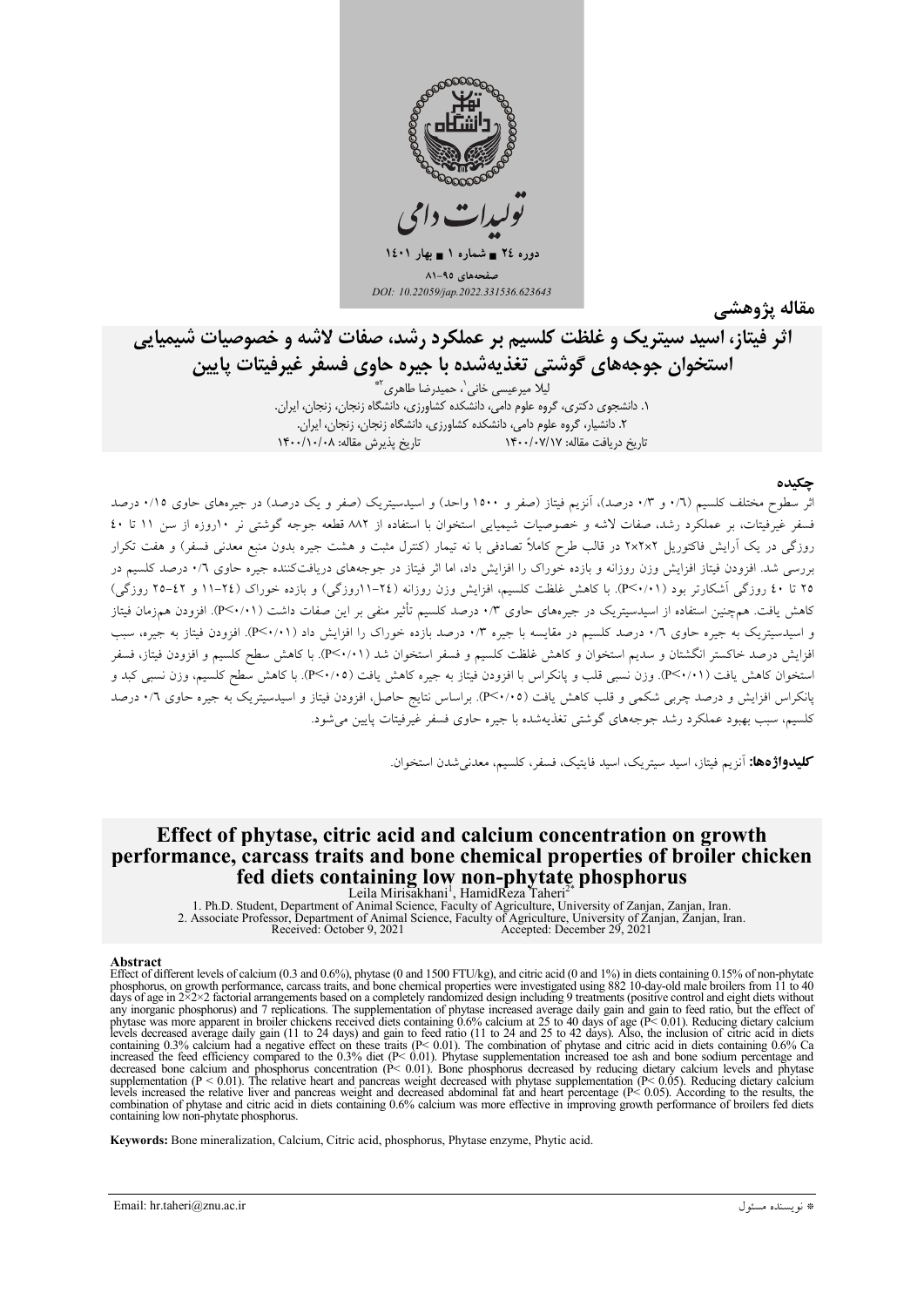مقدمه

فسفر در تغذیه طیور نقش کلیدی در بسیاری از فرایندهای متابولیکی و رشد اسکلت دارد و برای دستیابی به عملکرد مطلوب ضروری است [۱]. برای تأمین نیاز فسفر از منابع معدنی استفاده میشود که علاوه بر تحمیل هزينه، باعث استخراج بيش از حد معادن تجديدناپذير فسفات معدنی میشود [۱٤]. از سوی دیگر، حدود ٦٠ تا ۷۰ درصد فسفر موجود در محصولات گیاهی مورد استفاده در تغذیه طیور، در قالب مولکول اسیدفایتیک (فسفر فيتات) بوده و براي طيور قابل استفاده نيست [٢٥]. دفع فسفر فیتات هضم.نشده، منجر به تجمع در خاک و در نهایت آلودگیهای زیستمحیطی میشود [١٦]. اثرات ضدتغذیهای فسفر فیتات بر عملکرد رشد و قابلیت هضم و استفاده از مواد مغذی در جوجههای گوشتی گزارش شده است [۱۳، ۲۰، ۲٤ و ۲۵].

از راهکارهای بهبود استفاده از فسفر فیتات در جوجه گوشتی، افزودن آنزیم فیتاز به جیره است که منجر به بهبود ۲۰ تا ٤٥ درصدى استفاده از فسفر فيتات مى شود [١٧ و ٢٤]. آنزیم فیتاز در تجزیه کمپلکس مواد معدنی- فیتات و کمپلکس پروتئین- فیتات تأثیرگذار بوده و سبب بهبود زیستفراهمی و قابلیت هضم مواد مغذی [۲۰] و بهدنبال آن افزایش عملکرد پرنده [٢٤] و معدنیشدن استخوان میشود [١٥]. مقدار استاندارد استفاده از آنزیم فیتاز در جیرههای طیور حدود ٥٠٠ واحد در کیلوگرم میباشد [١٣]. با این حال، گزارش شده است سطوح بالاتر فیتاز موجب بهبود در عملکرد [۲۱، ۲۲ و ۲٤] و افزایش جذب فسفر غیرفیتات و سایر مواد مغذی می شود [۹ و ۱٦]. بازدهی آنزیم فیتاز در هیدرولیز فیتات، بهطور متوسط ۲۹ درصد گزارش شده است [٢٥] و راهكارهاى مختلفى از جمله مكمل نمودن جيره با اسیدسیتریک و یا کاهش سطح کلسیم جیره، بهمنظور افزایش بازدهی فیتاز موردبررسی قرار گرفتهاند [٦، ٨ ١٣ و ١٧].

گزارش شده است استفاده از سه درصد اسیدسیتریک بههمراه ۷۵۰ واحد فیتاز در جیرههای با سطوح پایین فسفر غیرفیتات، تفاوت معنیداری بر افزایش وزن بدن و ضریب تبدیل خوراک نداشت. با اینحال، درصد خاکستر استخوان بهطور معنى دارى افزايش يافت [٨]. نشان داده شده است اسیدسیتریک می تواند با تشکیل کمیلکس (تشکیل کیلات) با کاتیونهای چندبنیانی مانند کلسیم و كاهش ظرفيت اتصال كلسيم با فيتات، باعث بهبود اثر فیتاز و افزایش حلالیت اسید فایتیک شود [۸]. علاوه بر این، اسیدهای آلی، pH روده کوچک را کاهش داده و از کلاته شدن اسیدفایتیک با مواد معدنی و ایجاد نمکهای نامحلول فیتات جلوگیری می نماید که منجر به افزایش تفکیک بین مواد معدنی و اسید فایتیک و افزایش فعالیت فيتاز مى شوند. فعاليت مطلوب آنزيم فيتاز در pH پايين گزارش شده است [۱۳].

كاهش سطح كلسيم جيره نيز باعث افزايش عمكرد آنزيم فیتاز می شود. گزارش شده است استفاده از مقادیر متداول کلسیم در جیره جوجههای گوشتی (۰/۹ درصد)، بهطور معنی داری باعث کاهش فعالیت فیتاز رودمای و کاهش هیدرولیز فسفرفیتات در مقایسه با سطح پایینتر کلسیم می-شود [٦]. روند پیشرفت ژنتیکی در سرعت رشد جوجه گوشتی برآورد نادرستی از نیاز کلسیم پرنده بهوجود آورده است. بهطوریکه نهتنها باعث کاهش هضم سایر مواد مغذی جیره میشود، بلکه باعث دفع بیشتر نیتروژن و فسفر به محيط زيست مي شود [۱]. در واقع ميان كلسيم و فسفر رابطه متضادی وجود دارد که با افزایش کلسیم در جیره غذایی، جذب فسفر و بهرهوری از فسفر فیتات کاهش می یابد [٦ و ۱۷] که میتوان با کاهش سطح کلسیم جیره، فراهمی فسفر و سایر مواد مغذی را افزایش داد [۱ و ۲۰]. سطوح بالای كلسيم منجر به ايجاد كمپلكس كلسيم- فيتات، افزايش pH روده و كاهش قابليت انحلال مواد معدني و جذب آنها مي-

> تولیدات دامی دوره ٢٤ = شماره ١ = بهار ١٤٠١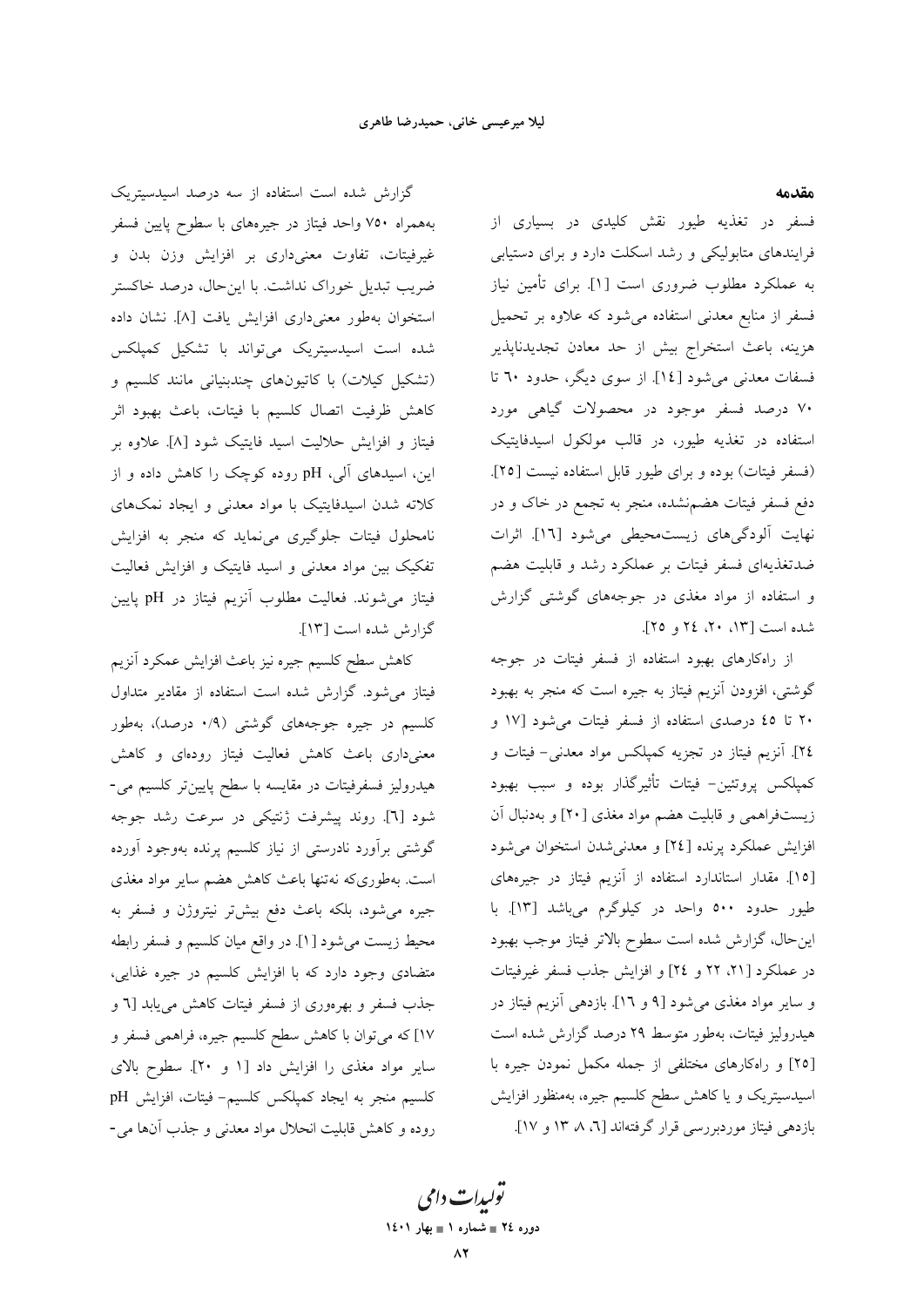اثر فیتاز، اسید سیتریک و غلظت کلسیم بر عملکرد رشد، صفات لاشه و خصوصیات شیمیایی استخوان جوجههای گوشتی تغذیهشده با جيره حاوى فسفر غيرفيتات پايين

> شود [۱۷]. همچنین، ممکن است کلسیم برای قرارگرفتن در جایگاه فعال آنزیم با مولکول فیتات رقابت نماید و باعث كاهش فعاليت آنزيم فيتاز شود [٣ و ٦].

> می توان انتظار داشت با استفاده از سطوح بالای آنزیم فیتاز در کنار اسیدسیتریک و کاهش سطح کلسیم جیره، استفاده از فسفر فیتات در جوجههای گوشتی افزایش یابد. بنابراین هدف از مطالعه حاضر بررسی اثرات فیتاز، اسید سیتریک و غلظت کلسیم بر عملکرد رشد، صفات لاشه و خصوصیات شیمیایی استخوان جوجههای گوشتی تغذيهشده با جيره حاوي فسفر غيرفيتات يايين بود.

## مواد و روش ها

پژوهش حاضر بهصورت آرایش فاکتوریل ۲×۲×۲ با دو سطح کلسیم (٠/٦ و ٠/٣ درصد)، دو سطح آنزیم فیتاز (صفر و ۱۵۰۰ واحد آنزیم در کیلوگرم) و دو سطح اسیدسیتریک (صفر و یک درصد) بههمراه کنترل مثبت، با نُه تیمار، هفت تکرار و ١٤ قطعه جوجه گوشتی در هر تکرار طی روزهای ۱۱ تا ۲٤ و ۲۵ تا ٤٠ دورهی پرورش انجام شد. اثر عوامل آزمایش در جیرههای حاوی ۰/۱٥ درصد فسفر غیرفیتات، بررسی شد. جوجهها از یک روزگی تا زمان شروع آزمایش با جیره بالانس شده (با ۰/۹٦ درصد کلسیم و ۰/٤٨ درصد فسفرغیرفیتات) و یکسان تغذیه شدند. در ابتدای روز ۱۱ دوره پرورش، با اعمال پنج ساعت گرسنگی، تعداد ۸۸۲ قطعه جوجه گوشتی نر سویه راس ۳۰۸ وزنکشی و بهطور تصادفی با میانگین وزنی مشابه به پنهای آزمایشی اختصاص یافتند. درجه حرارت، رطوبت و برنامه نوری در طول دوره پرورش مطابق راهنمای پرورش [٥] کنترل شد و جوجهها بهطور تمام وقت و آزادانه به آب و خوراک دسترسی داشتند. جیرههای غذایی بر پایه ذرت- کنجاله سویا و مطابق راهنمای تغذیه سویه راس ۳۰۸ [٥] (بهاستثنای

سطح کلسیم و فسفر)، با استفاده از نرمافزار UFFDA [٢٣] تنظيم شدند (جدول ١).

میزان کلسیم و فسفر جیره کنترل مثبت در دوره سنی ۱۱ تا ٢٤ روزگي، بهترتيب ٠/٨٧ و ٠/٤٣٥ درصد و در دوره سنې ۲۵ تا ٤٠ روزگې ۰/۷۹ و ۰/۳۹۵ درصد بود. در ساير جیرههای آزمایشی، جهت کاهش سطح فسفر غیرفیتات، منبع فسفر معدنی (منوکلسیم فسفات) بهطور کامل حذف شد و جیرهها براساس کاهش سطح کلسیم با سطوح ۰/٦ یا ۰/۳ درصد کلسیم فرموله شدند. سایر اقلام خوراکی و مواد مغذی در کلیه جیرههای آزمایشی یکسان بود. آنزیم فیتاز با منشأ باكتريايي و نام تجاري RONOZYME® HiPhos (DSM، سوئیس) مورد استفاده قرار گرفت که هر گرم آن دارای حداقل ۱۰،۰۰۰ واحد فعال (FYT) آنزیم فیتاز بود. اسیدسیتریک به شکل پودر منوهیدراته (Jiangsu Guoxin چین) استفاده شد. از خوراک مصرفی پرندهها در طی دورههای پرورش نمونهگیری شد و طبق روش توصیه شده [٤]، میزان کلسیم (روش ٩٣٥/١٣)، فسفر کل (روش ۹٦٥/۱۷) و فعالیت فیتازی (روش ۲۰۰۰/۱۲) آنها اندازهگیری شد (جدول ۲).

در ابتدای ۲۵ و ٤٠ روزگي، با اعمال گرسنگي، همه پرندههای هر پن وزنکشی شدند. در انتهای هر دوره پرورش، روز مرغ محاسبه و میزان افزایش وزن و مقدار خوراک مصرفی روزانه اندازهگیری شد و بازده خوراک هر پن محاسبه شد. تلفات و لنگش هر پن در طول آزمایش ثبت شد. در انتهای دوره آزمایش، وزن نسبی (درصد از وزن بدن) لاشه، چربی شکمی و اندامهای قلب، کبد، پانکراس، طحال و پاها با کشتار سه پرنده بهازای هر تکرار اندازهگیری شد. همچنین استخوان تارسومتاتارسوس و انگشتان پای چپ پرندههای كشتارشده جهت تعيين درصد خاكستر و غلظت كلسيم و فسفر جمع|َوري شد.

تولیدات دامی دوره ٢٤ = شماره ١ = بهار ١٤٠١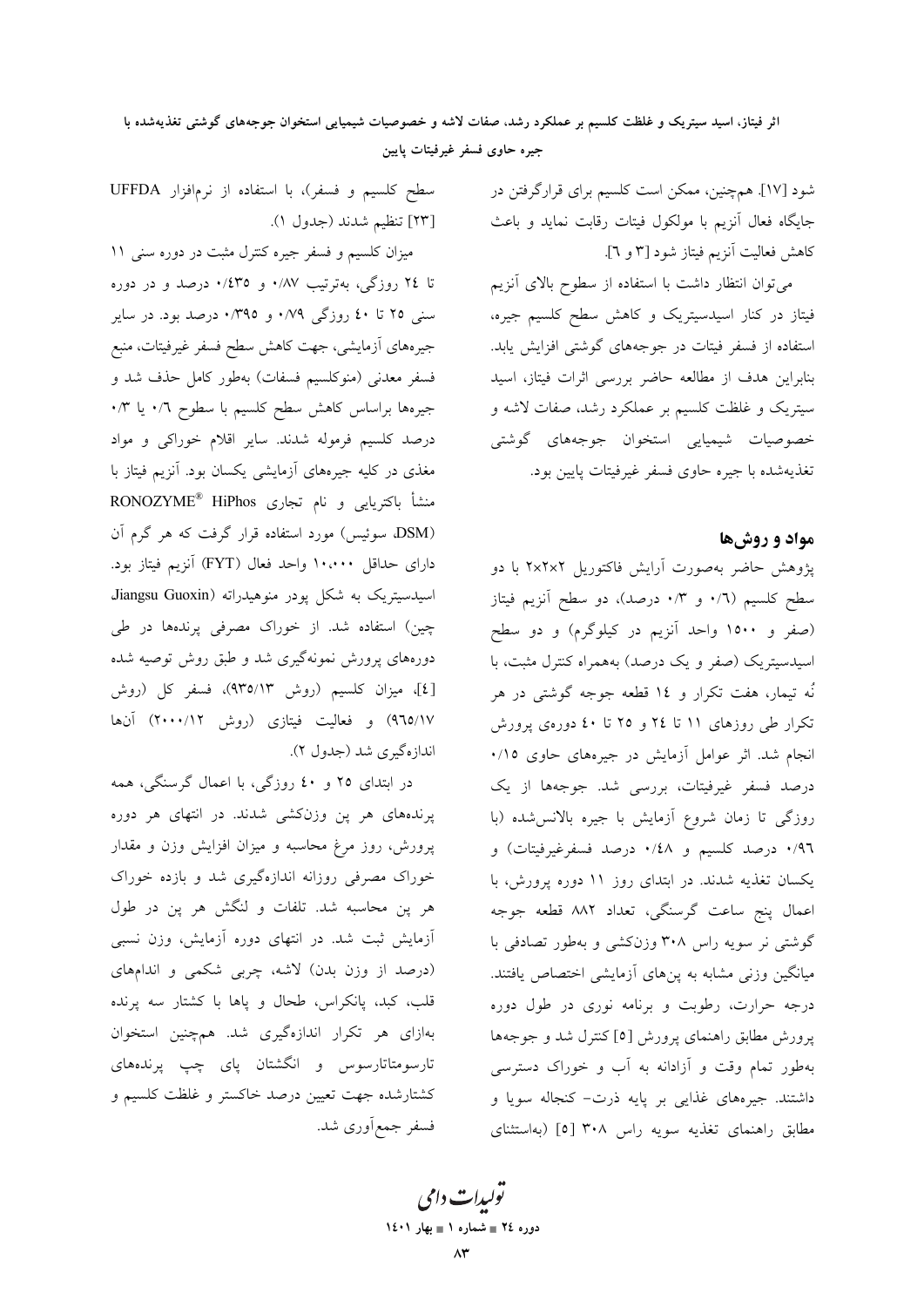|                                | ۲۵ تا ٤٠ روزگي                                |                          | ۱۱ تا ۲٤ روزگی                 |                                          |                              |                                         |
|--------------------------------|-----------------------------------------------|--------------------------|--------------------------------|------------------------------------------|------------------------------|-----------------------------------------|
|                                | .<br>کنترل مثبت ۰/۳ درصد کلسیم ۰/۳ درصد کلسیم |                          |                                | کنترل مثبت ۰/۳ درصد کلسیم ۰/۳ درصد کلسیم |                              |                                         |
|                                |                                               |                          |                                |                                          |                              | درصد مواد خوراكي                        |
| 71/77                          | $7 \cdot / \cdot \wedge$                      | 0V/T                     | oV/YV                          | 00/VT                                    | OY/OV                        | ذرت                                     |
| $\Upsilon \Upsilon / \Upsilon$ | rr/22                                         | YY/YQ                    | $\Upsilon V/\Upsilon \Upsilon$ | TV/OE                                    | $Y\Lambda/\Lambda$           | کنجاله سویا (٤٤/١٢ درصد پروتئين)        |
| 2/22                           | 2/97                                          | 0/V                      | T/T0                           | $2/\lambda$                              | 0/Y                          | روغن سويا                               |
| $\overline{\phantom{a}}$       | $\equiv$                                      | $1/\lambda$              | $\overline{\phantom{a}}$       | $\overline{\phantom{a}}$                 | 1/T                          | منوكلسيم فسفات                          |
| $\cdot/0$                      | $1/\mathfrak{r}$ .                            | 1/T                      | $\cdot$ / ٤ $\vee$             | 1/77                                     | $1/\xi \Lambda$              | كربنات كلسيم                            |
| $\cdot$ /۳۱                    | $\cdot$ / $\uparrow$ )                        | $\cdot$ /۳۲              | $\cdot$ /۳۱                    | $\cdot$ / $\uparrow$ \                   | $\cdot$ /۳۱                  | نمک                                     |
| $\cdot$ /۲۳                    | $\cdot$                                       | $\cdot$ /۲۳              | .772                           | $\cdot$ / $\cdot$ {                      | $\cdot$                      | سديم بيكربنات                           |
| $\cdot$ /٢ $\wedge$            | $\cdot$ /٢ $\wedge$                           | .79                      | $\cdot$ /۳)                    | $\cdot$ /۳۲                              | $\cdot$ /۳۲                  | ديال _ متيونين                          |
| $\cdot/\mathrm{V}$             | $\cdot/\mathrm{V}$                            | $\cdot/17$               | $\cdot/\lambda$                | $\cdot/\gamma$                           | $\cdot$ /17                  | ال _ ليزين هيدروكلرايد                  |
| $\cdot$ / $\cdot$ 0            | $\cdot$ / $\cdot$ 0                           | $\cdot$ / $\cdot$ 0      | $\cdot$ / $\cdot$ $\vee$       | $\cdot/\cdot\vee$                        | $\cdot$ / $\cdot$ $\vee$     | ال _ ترئونين                            |
| $\cdot$ / $\cdot$ 0            | $\cdot$ / $\cdot$ 0                           | $\cdot$ / $\cdot$ 0      | $\cdot$ / $\cdot$ 0            | $\cdot$ / $\cdot$ 0                      | $\cdot$ / $\cdot$ 0          | مكمل ويتامينه <sup>ا</sup>              |
| $\cdot/\gamma$                 | $\cdot/\gamma$                                | $\cdot$ /١٣              | $\cdot$ /\۳                    | $\cdot/\gamma$                           | $\cdot/\gamma$               | مكمل معدني أ                            |
|                                |                                               |                          |                                |                                          |                              | ترکیب مواد مغذی <sup>۳</sup>            |
| $rr \cdot$                     | $rr \cdot$                                    | $rr \cdot$               | $\mathsf{r}\cdot\cdot$         | $\mathsf{r}\cdot\cdot$                   | $\mathsf{r}\mathsf{h}\cdots$ | انرژی متابولیسمی (کیلوکالری در کیلوگرم) |
| 19/V                           | 19/V                                          | 19/V                     | $Y \frac{1}{V}$                | $Y \setminus V$                          | $Y \setminus V$              | پروتئين خام (درصد)                      |
| 1/17                           | 1/17                                          | 1/17                     | 1/79                           | 1/79                                     | 1/79                         | ليزين (درصد)                            |
| $\cdot$ /91                    | $\cdot$ /9)                                   | $\cdot$ /91              | .499                           | $\cdot$ /99                              | .499                         | متيونين+ سيستئين (درصد)                 |
| $\cdot$ /VA                    | $\cdot$ /VA                                   | $\cdot$ /VA              | $\cdot/\lambda\lambda$         | $\cdot/\lambda\lambda$                   | $\cdot/\lambda\lambda$       | ترئونين (درصد)                          |
| $\cdot$ /91                    | $\cdot$ /9)                                   | $\cdot$ /9)              | $\sqrt{\cdot \cdot}$           | $1/$ .                                   | $1/$ .                       | والين (درصد)                            |
| $\cdot/\lambda$                | $\cdot/\lambda$                               | $\cdot/\lambda$          | $\cdot$ /9.                    | $\cdot$ /9 $\cdot$                       | $\cdot$ /9 $\cdot$           | ايزولوسين (درصد)                        |
| 1/70                           | 1/70                                          | 1/70                     | $1/\tau q$                     | $1/\tau q$                               | $1/\tau q$                   | آرژنین (درصد)                           |
| $\cdot$ /۳.                    | $\cdot/1\cdot$                                | $\cdot$ /v٩              | $\cdot$ / $\cdot$              | $\cdot/\mathbb{I}\cdot$                  | $\boldsymbol{\cdot}$ /AV     | كلسيم (درصد)                            |
| $\cdot/10$                     | $\cdot/\wedge \circ$                          | $\cdot$ / $40$           | $\cdot/20$                     | $\cdot/\Omega$                           | $\cdot$ /2٣٥                 | فسفر غيرفيتات (درصد)                    |
| $\cdot$ /۳ $\wedge$            | $\cdot$ / $\sim$ $\wedge$                     | $\cdot$ / $\uparrow$     | $\cdot/2$                      | $\cdot/2$                                | $\cdot / \sqrt{}$            | فسفر كل (درصد)                          |
| $\cdot/\tau$ .                 | $\cdot$ /٢٠                                   | $\cdot$ / $\cdot$        | $\cdot$ /٢.                    | $\cdot$ /٢٠                              | $\cdot$ /٢ $\cdot$           | سديم (درصد)                             |
| .777                           | .77                                           | .77                      | .77                            | .77                                      | .77                          | كلر (درصد)                              |
| $\cdot/\Lambda \Upsilon$       | $\cdot$ / $\wedge\breve{r}$                   | $\cdot/\Lambda \Upsilon$ | $\cdot$ /9 $\gamma$            | $\cdot$ /97                              | $\cdot$ /9٢                  | پتاسیم (درصد)                           |
| $\Gamma$                       | ۲۲٦                                           | ۲۲٦                      | ۲٤٨                            | ۲٤۹                                      | $\mathbf{y} \circ \cdot$     | تعادل كاتيون- أنيون جيره                |

جدول ۱. ترکیب مواد خوراکی و ترکیب شیمیایی جیرههای آزمایشی با غلظتهای مختلف کلسیم

٠. ترکیب در هر کیلوگرم از جیره شامل: ١٠،٠٠٠ واحد بین۱لمللی ویتامین A: ٥،٠٠٠ واحد بین۱لمللی ویتامین B، ٥٠ واحد بین المللی ویتامین E: ١٠١٦ میلیگرم ویتامین B12 ۳ میلیگرم منادیون؛ ٦ میلیگرم ریبوفلاوین؛ ۲ میلیگرم تیامین؛ ۱۰ میلیگرام نیاسین؛ ۱/۷۵ میلیگرم اسید فولیک؛ ۰/۲ میلیگرم بیوتین؛ ٤ میلیگرم پیریدوکسین.

۲. ترکیب در هر کیلوگرم از جیره شامل: ۱۲۰ میلیگرم منگنز (MnSO4)؛ ۱۰۰ میلیگرم روی (ZnSO4)؛ ۲۰ میلیگرم آهن (FeSO4)؛ ۱۲ میلیگرم مس (CuSO4)؛ ۰/۳ میلیگرم سلنیوم (Na2SeO3)؛ ۱/۲۵ میلیگرم ید (KIO3).

۳. برای برآورد مواد مغذی، اطلاعات انحمن ملی تحقیقات آمریکا (NRC, 1994) مورد استفاده قرار گرفت.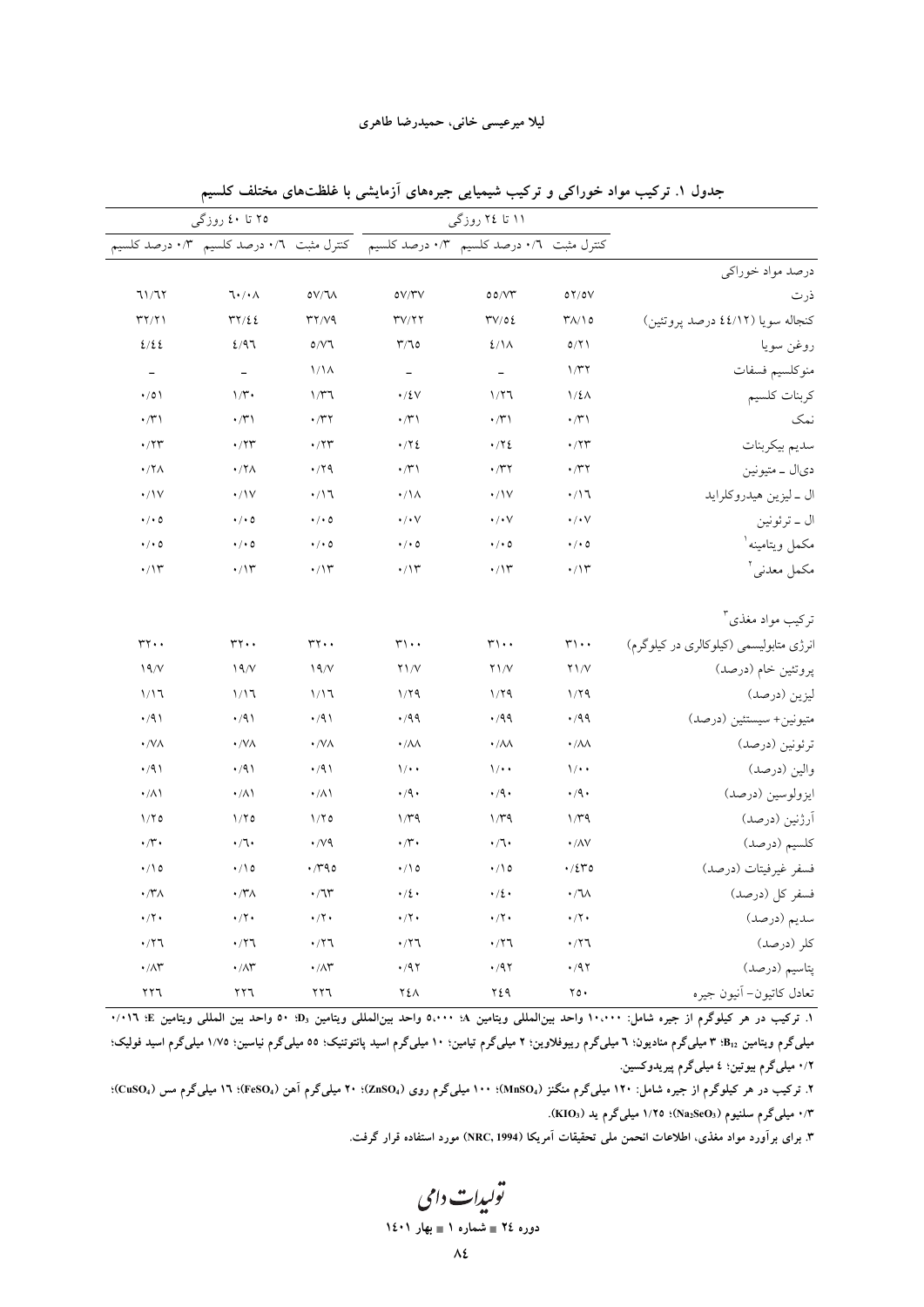اثر فیتاز، اسید سیتریک و غلظت کلسیم بر عملکرد رشد، صفات لاشه و خصوصیات شیمیایی استخوان جوجههای گوشتی تغذیهشده با جيره حاوى فسفر غيرفيتات پايين

| ۲۵ تا ٤٠ روزگي    |                         |                         | ۱۱ تا ۲٤ روزگی                  |                  |                           |                                   |
|-------------------|-------------------------|-------------------------|---------------------------------|------------------|---------------------------|-----------------------------------|
| فعاليت فيتاز      | فسفر كل                 | كلسيم                   | فعاليت فيتازى                   | فسفر كل          | كلسيم                     | تيمارها                           |
| (واحد در کیلوگرم) | (گرم در کیلوگرم)        |                         | (واحد در کیلوگرم)               | (گرم در کیلوگرم) |                           |                                   |
| ٩.                | $7/\tilde{r}$           | V/9                     | $4\lambda$                      | $\sqrt{\Lambda}$ | $\Lambda/\mathbb{k}$      | كنترل مثبت                        |
|                   |                         |                         |                                 |                  |                           | ۰/٦ درصد كلسيم                    |
|                   |                         |                         |                                 |                  |                           | صفر درصد اسيد سيتريك              |
| $\wedge$          | $\mathsf{r}/\Lambda$    | $\mathcal{L}$           | $\cdots$                        | 2/               | $\mathcal{L}/\mathcal{L}$ | صفر واحد أنزيم فيتاز در كيلوگرم   |
| 17.7              | $\mathsf{r}/\mathsf{A}$ | $\mathcal{U}$           | 1092                            | 2/               | $\sqrt{ }$                | ۱۵۰۰ واحد آنزیم فیتاز در کیلوگرم  |
|                   |                         |                         |                                 |                  |                           | یک درصد اسید سیتریک               |
| ٦٨                | $\mathsf{r}/\Lambda$    | $\mathcal{U}$           | $\mathcal{N}$                   | 2/               | $\mathcal{L}/\mathcal{L}$ | صفر واحد أنزيم فيتاز در كيلوگرم   |
| 17.7              | $\mathsf{r}/\mathsf{A}$ | $\mathcal{U}$           | 1072                            | 2/               | $\sqrt{\cdot}$            | ۱۵۰۰ واحد آنزیم فیتاز در کیلوگرم  |
|                   |                         |                         |                                 |                  |                           | ۰/۳ درصد کلسیم                    |
|                   |                         |                         |                                 |                  |                           | صفر درصد اسید سیتریک              |
| <b>VV</b>         | $\mathsf{r}/\Lambda$    | $\mathsf{r}'$           | ٥٩                              | 2/               | Y/9                       | صفر واحد أنزيم فيتاز در كيلوگرم   |
| 109.              | $\mathsf{r}/\mathsf{A}$ | $\mathsf{r}/\mathsf{r}$ | ۲٦ه ۱                           | 2/               | Y/9                       | ۱۵۰۰ واحد آنزیم فیتاز در کیلوگرم  |
|                   |                         |                         |                                 |                  |                           | یک درصد اسید سیتریک               |
| $\wedge$          | $\mathsf{r}/\mathsf{v}$ | $\mathsf{r}/\mathsf{r}$ | $\mathcal{N} \cdot \mathcal{E}$ | 2/               | Y/9                       | صفر واحد أنزيم فيتاز در كيلوگرم   |
| 17.2              | $\mathsf{r}/\mathsf{A}$ | $\mathsf{r}/\mathsf{r}$ | 10.7                            | 2/               | Y/9                       | ۱۵۰۰ واحد اّنزیم فیتاز در کیلوگرم |

جدول ۲. ترکیب مواد مغذی (اندازهگیریشده) جیرههای آزمایشی

جهت تعیین درصد خاکستر انگشتان از کوره الکتریکی (ایران خودساز، ایران) استفاده و از طریق نسبت وزن خاكستر به وزن استخوان، درصد خاكستر محاسبه شد. براى اندازهگیری غلظت کلسیم، فسفر و سدیم استخوان مطابق توصيه [٤]، ابتدا عصاره اسيدي از نمونههاي خاكستر استخوان، تهيه شد. غلظت كلسيم با استفاده از دستگاه جذب اتمي (Varian مدل SpectrAA 220، ايالات متحده آمريكا)، غلظت فسفر با دستگاه اسپکتروفتومتری (Apel مدل -PD 3000UV، ژاپن) و غلظت سدیم با دستگاه فلیمفتومتر (JENWAY مدل PFP7، انگلستان) اندازهگیری شد.

دادههای حاصل از هشت تیمار بدون منبع فسفر معدنی، با استفاده از رويه GLM نرمافزار SAS (نسخه ٩/١) [١٨] و براساس رابطه (۱) تجزیه و میانگینها با استفاده از آزمون LSMEANS مقايسه شد. نتايج كنترل مثبت بهعنوان تيمار

مرجع گزارش شد و در آنالیز آماری فاکتوریل مدنظر قرار نگرفت. همچنین، دو آزمون کانترست برای مقایسه میان گروه کنترل مثبت (PC) در مقابل تیمار ۰/٦ درصد کلسیم+ ۱۵۰۰ واحد فيتاز (O.6 + Phy) و تيمار ٠/٦ درصد كلسيم+ ١٥٠٠  $(0.6 + Phy + CA)$  واحد فیتاز+ یک درصد اسید سیتریک انجام شد.

 $Y_{iik} =$  $( )$  (ایطه ۱)  $\mu + P_i + A_j + C_k + PA_{ij} + PC_{ik} + AC_{jk} + PAC_{ijk} + e_{ijk}$ 

بهطوریکه،  $Y_{ijk}$  مقدار هر مشاهده؛  $\mu$ ، میانگین جامعه؛ Pi، اثر مربوط به فيتاز؛ Aj، اثر مربوط به اسيد × سيتريك؛ ،Ck، اثر مربوط به كلسيم؛ PA<sub>ij</sub>، اثر متقابل فيتاز اسيد سيتريك؛ PC<sub>ik</sub>، اثر متقابل فيتاز × كلسيم؛ AC<sub>jk</sub>، اثر متقابل اسيد سيتريك× كلسيم؛ PAC<sub>ijk</sub>، اثر متقابل فيتاز× اسید سیتریک× کلسیم؛ e<sub>ijk</sub>، اثر خطای آزمایشی است.

تولیدات دامی دوره ٢٤ = شماره ١ = بهار ١٤٠١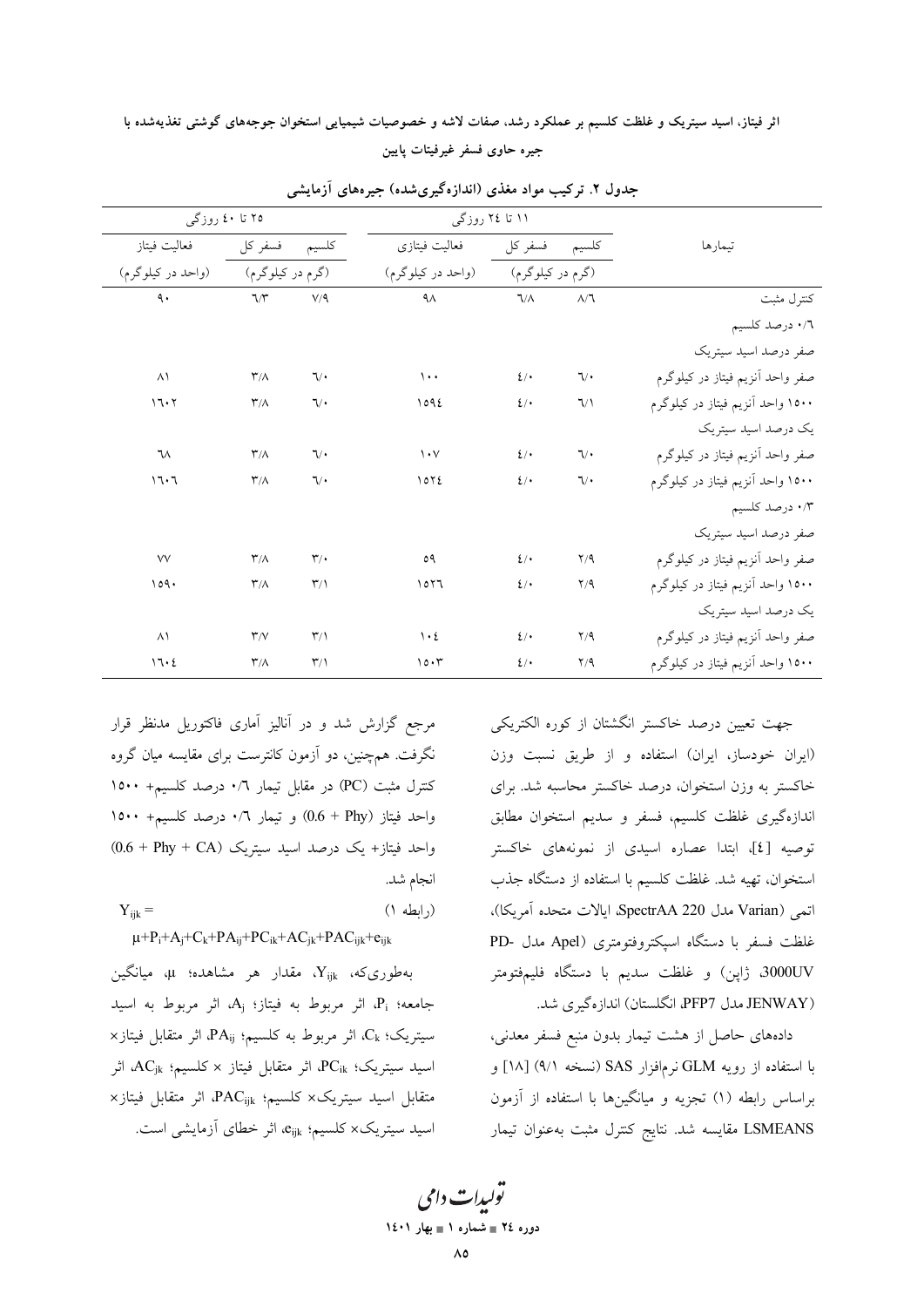نتايج و بحث اثر جیرههای آزمایشی بر صفات عملکرد جوجههای گوشتی تغذیهشده با فسفر غیرفیتات پایین در (جدول ۳) آورده شده است. افزودن ۱۵۰۰ واحد فیتاز در کیلوگرم جیره، افزایش وزن روزانه و بازده خوراک را در ١١ تا ٢٤ و ۲۵ تا ٤٠ روزگي افزايش داد (P<٠/٠١). همچنين افزودن فيتاز منجر به افزايش ميانگين مصرف خوراك روزانه طی روزهای ۲۵ تا ٤٠ شد (P<۰/۰۱). اما اثر افزودن فیتاز در جیرههای حاوی ۰/۳ درصد کلسیم کم تر بود (P<۰/۰۱). استفاده از یک درصد اسیدسیتریک تنها سبب کاهش بازده خوراک در ۲۵ تا ٤٠ روزگي شد (P<۰/۰۱). كاهش سطح كلسيم جيره بر ميانگين مصرف خوراک، افزایش وزن روزانه و بازده خوراک در روزهای ۱۱ تا ۲٤ (۴/۰/۰۵) و در ۲۵ تا ٤٠ روزگي تنها بر بازده خوراک تأثیرگذار بود (P<۰/۰۱) و در تمام صفات منجر به کاهش شد.

اثر متقابل فیتاز× اسید سیتریک بر عملکرد معنیدار نبود، اما با کاهش سطح کلسیم و افزودن اسید سیتریک در روزهای ۱۱ تا ۲٤، میانگین افزایش وزن روزانه و بازده خوراک کاهش یافت (P<۰/۰۵). برهمکنش افزودن همزمان فیتاز و اسید سیتریک در جیره ۰/٦ کلسیم منجر به افزایش صفات عملکردی شد، اما با کاهش سطح كلسيم اين صفات كاهش يافت (P<۰/۰۱). صفات عملکردی جوجههای تغذیهشده با جیره کنترل مثبت نسبت به استفاده همزمان فیتاز و اسید سیتریک در جیره ۰/٦ کلسیم در ۱۱ تا ٢٤ روزگی تفاوتی نداشت، درحالیکه استفاده فیتاز به تنهایی در جیره ۰/٦ کلسیم نسبت به جیره کنترل مثبت تأثیر منفی بر عملکرد پرندگان داشت (P<۰/۰۵) که نشاندهنده تأثیر مثبت اسید سیتریک بر عملکرد آنزیم فیتاز در این سن میباشد. اثر همکوشی فیتاز و اسیدسیتریک در سن ۲۵ تا ٤٠ روزگی کم تر بود.

نتايج مطالعات حاكى از آن است كه افزودن آنزيم فيتاز، با تخریب مواد ضدمغذی موجود در دیواره سلولی گیاه [۱۳] و بهدنبال آن جذب بهتر مواد مغذى، باعث افزايش وزن، مصرف خوراک و بهبود ضریب تبدیل می شود [۳، ۲۲ و ٢٤]. تركيبات فسفر بهطور مستقيم يا غيرمستقيم در همه فعالیتهای مهم بیولوژیک از طریق فسفوریلاسیون شرکت دارند [١٧]. چگونگی تحریک رشد توسط فیتاز می تواند تا حدودی ناشی از افزایش زیستفراهمی املاح از جمله فسفر و كلسيم بهدليل افزايش غلظت ميواينوزيتول (محصول نهايى دفسفريلاسيون فيتات) و نيز أزادشدن مواد معدني و عناصر كمياب متصل به اسيدفايتيک باشد [٢٠]. مكانيسم احتمالي دیگر می تواند بهدلیل افزایش قابلیت هضم نشاسته و پروتئین باشد [٢٤]. گزارش شده است که افزودن دو و سه درصد اسیدسیتریک تأثیری بر افزایش وزن روزانه ندارد [۷ و ۲۲]، در حالیکه نتایج مطالعات دیگری بهبود در افزایش وزن روزانه را گزارش نمودند [۸ و ۱۰]، که تا حدودی موافق با نتایج مطالعه حاضر در ۲۵ تا ٤٠ روزگی است. پژوهش گران دلیل افزایش عملکرد در هنگام استفاده از اسیدسیتریک را، ناشی از بهبود قابلیت هضم پروتئین، انرژی قابل متابولیسم و سایر مواد مغذی عنوان نمودهاند [۱۱]. همچنین بیان شده است، اسیدیکر دن خوراک با تعادل جمعیت میکروبی، سبب بهبود واكنش أنزيمهاى هضمي، بهبود فعاليت فيتاز ميكروبي، افزایش ترشح پانکراس و در نهایت افزایش رشد موکوس روده و موجب بهبود خوراک مصرفی و عملکرد رشد پرندگان مي شود [١٠].

کلسیم یک ماده مغذی ضروری است اما ممکن است تا یک سوم آن متصل به فیتات باشد [۱۲] و در نتیجه دسترسی به آن محدود شود. فیتات بهراحتی توسط فیتاز هیدرولیز می شود؛ اما گزارش شده است سطح کلسیم و نسبت کلسیم به فسفر جهت اثربخشی فیتاز بسیار مهم است [٦].

> تو*لیدات دامی* دوره ٢٤ = شماره ١ = بهار ١٤٠١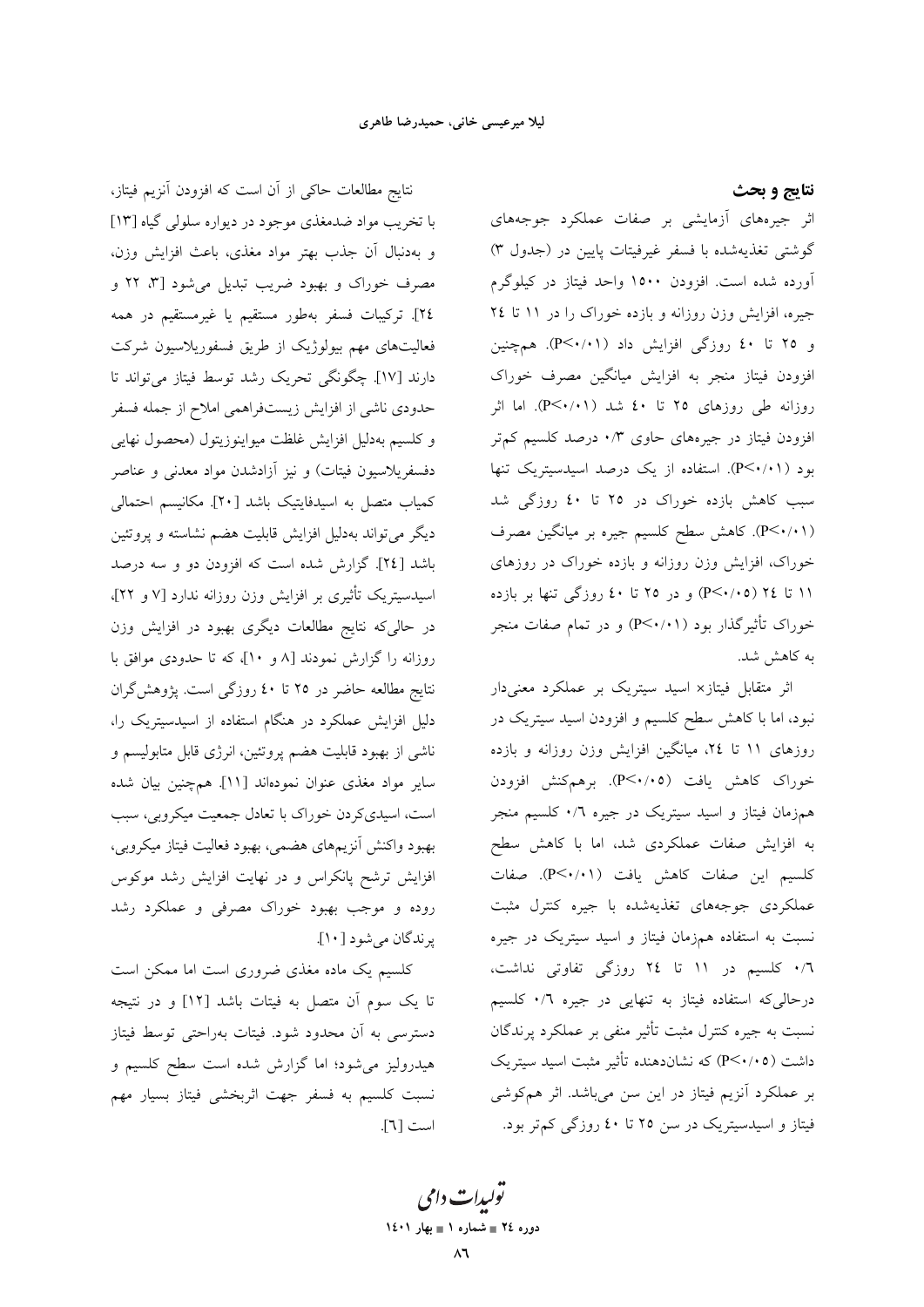# اثر فیتاز، اسید سیتریک و غلظت کلسیم بر عملکرد رشد، صفات لاشه و خصوصیات شیمیایی استخوان جوجههای گوشتی تغذیهشده با جيره حاوى فسفر غيرفيتات پايين

|                                     | بازده خوراك                         |                                                                                              | مصرف خوراك روزانه (گرم)             | افزايش وزن روزانه (گرم)                                           |                                                                        |                                                                                 |
|-------------------------------------|-------------------------------------|----------------------------------------------------------------------------------------------|-------------------------------------|-------------------------------------------------------------------|------------------------------------------------------------------------|---------------------------------------------------------------------------------|
| $2 \cdot 570$                       | $Y\xi$ لَ ١١                        | $2 \cdot 570$                                                                                | ٢٤ لنا ٢٤                           | $2.5$ تا کا                                                       | ٢٤ تا ٢٤                                                               | منابع تغييرات                                                                   |
| روزگی                               | روزگی                               | روزگی                                                                                        | روزگی                               | روزگی                                                             | روزگی                                                                  |                                                                                 |
| $\cdot$ /0 $\wedge$ 0               | $\cdot$ / $\vee$ $\circ$            | 109/9                                                                                        | ٧V٠                                 | 977                                                               | $02/\tilde{}$                                                          | كتترل مثبت                                                                      |
|                                     |                                     |                                                                                              |                                     |                                                                   |                                                                        | ٠/٦ درصد كلسيم                                                                  |
|                                     |                                     |                                                                                              |                                     |                                                                   |                                                                        | صفر درصد اسيد سيتريك                                                            |
| $\cdot$ /٤ $\Lambda$ ٦ <sup>f</sup> | .771                                | $127/7^{bc}$                                                                                 | $V\sqrt{o}$                         | 79/1                                                              | 0.71                                                                   | صفر واحد آنزيم فيتاز در كيلوگرم                                                 |
| $\cdot$ /0 $v \cdot$ <sup>a</sup>   | ·/WV                                | $101/\gamma^a$                                                                               | $V$ ٥/٠                             | $\Lambda$ $\Lambda$                                               | 01/0                                                                   | ۱۵۰۰ واحد الزيم فيتاز در كيلوگرم                                                |
|                                     |                                     |                                                                                              |                                     |                                                                   |                                                                        | یک درصد اسید سیتریک                                                             |
| $\cdot$ /07 $r$ <sup>d</sup>        | $\cdot$ / W                         | $\mathcal{W} \mathcal{E}/\Lambda^d$                                                          | $V$ ٥/V                             | $V \cdot / \xi$                                                   | 0.49                                                                   | صفر واحد آنزيم فيتاز در كيلوگرم                                                 |
| $\cdot$ /0 $V^a$                    | $\cdot/\vee\cdot\curlyvee$          | $\lambda$                                                                                    | <b>VVY</b>                          | $\Lambda V/\Upsilon$                                              | 017/7                                                                  | ۱۵۰۰ واحد الزيم فيتاز در كيلوگرم                                                |
|                                     |                                     |                                                                                              |                                     |                                                                   |                                                                        | ۰/۳ درصد کلسیم                                                                  |
|                                     |                                     |                                                                                              |                                     |                                                                   |                                                                        | صفر درصد اسید سیتریک                                                            |
| $\cdot$ /07 $\cdot$ <sup>de</sup>   | .700                                | $179/7^{cd}$                                                                                 | VT/7                                | $VY/\xi$                                                          | $2\pi$                                                                 | صفر واحد أنزيم فيتاز در كيلوگرم                                                 |
| $\cdot$ /017 $\circ$                | $\cdot /W$                          | $10 \cdot / 7^a$                                                                             | $V\mathcal{L}/\mathcal{L}$          | $\Lambda$ $\cdot$ / $\Lambda$                                     | 0.71                                                                   | ۱۵۰۰ واحد الزيم فيتاز در كيلوگرم                                                |
|                                     |                                     |                                                                                              |                                     |                                                                   |                                                                        | یک درصد اسید سیتریک                                                             |
| $\cdot$ /011 <sup>e</sup>           | .7172                               | $\log p/q^{bc}$                                                                              | $V^{\prime\prime}$                  | $V^{\prime\prime}/c$                                              | 20/1                                                                   | صفر واحد أنزيم فيتاز در كيلوگرم                                                 |
| $\cdot$ /001 <sup>b</sup>           | .770                                | $\ensuremath{\mathop{\mathcal{V}}\nolimits}/\ensuremath{\mathop{\mathcal{N}}\nolimits}^{ab}$ | $YY/\Lambda$                        | $\Lambda$ <sup>1</sup>                                            | $2\lambda/2$                                                           | ۱۵۰۰ واحد الزيم فيتاز در كيلوگرم                                                |
| $\cdot/\cdot\cdot$                  | $\cdot/\cdot\cdot$ 0                | $\Upsilon/\Upsilon$                                                                          | $\gamma$                            | $1/\Upsilon$                                                      | $\mathcal{N}$                                                          | خطاى استاندارد ميانگينها                                                        |
|                                     |                                     |                                                                                              |                                     |                                                                   |                                                                        |                                                                                 |
|                                     |                                     |                                                                                              |                                     |                                                                   |                                                                        | آنزیم فیتاز (واحد در کیلوگرم)                                                   |
| $\cdot/0$                           | $.702^b$                            | 12.1                                                                                         | $V\S$ / $V$                         | $V1/f^b$                                                          | $\ell$ $\wedge\wedge$ <sup>b</sup>                                     | صفر                                                                             |
| .001                                | $\cdot/\psi^a$                      | 10.12                                                                                        | $V\Sigma/T$                         | $\Lambda^{\mu}/I^{\alpha}$                                        | $0 \sqrt{v}^a$                                                         | $\lambda \circ \cdot \cdot$                                                     |
|                                     |                                     |                                                                                              |                                     |                                                                   |                                                                        | اسید سیتریک (درصد)                                                              |
| $\cdot$ /0 $\gamma$ $\vee$          | $\cdot$ /W)                         | $120/\Lambda$                                                                                | $V\Sigma/9$                         | $W/\cdot$                                                         | $\circ \cdot \wedge$                                                   | صفر                                                                             |
| $\cdot$ /019                        | $\cdot$ /111                        | 122N                                                                                         | $V\mathcal{L}/\mathcal{L}$          | $V/\Lambda$                                                       | 29/1                                                                   | $\lambda$                                                                       |
|                                     |                                     |                                                                                              |                                     |                                                                   |                                                                        | كلسيم (درصد)                                                                    |
| $\cdot$ /0۳ $\vee$                  | $\cdot/\mathcal{W}^a$               | 120/7                                                                                        | $\mathsf{Vo}/\Lambda^\mathrm{a}$    | $V/\Lambda$                                                       | $\mathfrak{o}\mathop{\backslash}\mathop{\mathcal{N}}\nolimits^{\rm a}$ | $\cdot/ \mathcal{A}$                                                            |
| $\cdot$ /079                        | $.701^b$                            | 120/1                                                                                        | $\mathsf{V}\mathsf{Y}'\mathsf{t}^b$ | VV/A                                                              | $\text{GeV}^b$                                                         | $\cdot$ / $\sim$                                                                |
| $\cdot/\cdot\cdot$ $\Upsilon$       | $\cdot/\cdot\cdot$                  | $\mathcal{N}$                                                                                | $\cdot/7$                           | $\cdot/$ ٦                                                        | $\cdot/0$                                                              | خطاى استاندارد ميانگينها                                                        |
|                                     |                                     | P-value                                                                                      |                                     |                                                                   |                                                                        |                                                                                 |
| $\langle \cdot/\cdot\cdot \rangle$  | $\langle \cdot/\cdot\cdot\rangle$   | $\langle \cdot/\cdot\cdot\rangle$                                                            | $\cdot$ /9٢٧                        | $\langle \cdot/\cdot\cdot\rangle$                                 | $\cdot/\cdot\cdot$ 0                                                   | أنزيم فيتاز                                                                     |
| $\langle\cdots\rangle$              | $\cdot$ /۲٤٧                        | ۰/٤٤۱                                                                                        | $\cdot$ /712                        | $\cdot$ /۲۱۸                                                      | $\cdot/2 \cdot 7$                                                      | اسيد سيتريك                                                                     |
| $\cdot/\cdot\cdot$                  | $\langle \cdot/\cdot \cdot \rangle$ | $\cdot$ / $\wedge\wedge\Upsilon$                                                             | $\cdot/\cdot$ \r                    | $\boldsymbol{\cdot}/\boldsymbol{\cdot}\!\wedge\!\boldsymbol{\xi}$ | $\langle \cdot/\cdot \cdot \rangle$                                    |                                                                                 |
| $\cdot/\xi \cdot \wedge$            | $\cdot$ /٢٤٢                        | ۰/W۹                                                                                         | $\cdot$ /VAq                        | .4951                                                             | .7290                                                                  | آنزیم فیتاز × اسید سیتریک                                                       |
| $\langle \cdot/\cdot\cdot\rangle$   | $\cdot$ /0۳۱                        | ۰/۰٤٦                                                                                        | $\cdot/\vee\cdot\varrho$            | $\langle \cdot/\cdot \cdot \rangle$                               | $\cdot$ / VYA                                                          |                                                                                 |
| $\cdot/\cdot\cdot7$                 | $\leftarrow$ / $\cdot$ )            | $\cdot/\tau \cdot \cdot$                                                                     | $\cdot$ /٤٧٤                        | .409                                                              | $\boldsymbol{\cdot}/\boldsymbol{\cdot}$ \V                             |                                                                                 |
| $\langle \cdot/\cdot \cdot \rangle$ | $\cdot$ /070                        | ۰/۰۰٦                                                                                        | $\cdot$ /٤٢٨                        | $\cdot$ /9VA                                                      | $\cdot / \sqrt{2}$                                                     | آنزیم فیتاز × کلسیم<br>اسید سیتریک × کلسیم<br>آنزیم فیتاز × اسید سیتریک × کلسیم |
| $\cdot/\cdot\cdot\zeta$             | $\leftarrow$ / $\cdot$ )            | $\cdot/\cdot\cdot$ 0                                                                         | $\cdot$ /170                        | $\left\langle \cdotp/\cdotp\cdotp\right\rangle$                   | $\cdot/\cdot$ { $\vee$                                                 | PC vs. $0.6 + Phy'$                                                             |
| $\cdot/\cdot\cdot$ $\vee$           | ۰/۱۲۸                               | ۰/۰۲۱                                                                                        | $\cdot/\mathcal{M}^{\star}$         | $\langle\cdot/\cdot\cdot\rangle$                                  | $\cdot$ / V $\gamma$                                                   | PC vs. $0.6$ + Phy + CA <sup><math>\text{ }^{\text{*}}</math></sup>             |

جدول ۳. اثر فیتاز، اسید سیتریک و غلظت کلسیم بر عملکرد رشد جوجههای گوشتی تغذیهشده با فسفر غیرفیتات پایین

a-c: تفاوت میانگین۵ا با حروف نامشابه در هر ستون معنیداراست (۰/۰×)P<

۱. کانترست میان تیمار کنترل مثبت و تیمار ۰/٦ درصد کلسیم+ ۱۵۰۰ واحد فیتاز در کیلوگرم.

۲. کانترست میان تیمار کنترل مثبت و تیمار ۰/٦ درصد کلسیم+ ۱۵۰۰ واحد فیتاز در کیلوگرم+ یک درصد اسید سیتریک.

تولیدات دامی دوره ٢٤ = شماره ١ = بهار ١٤٠١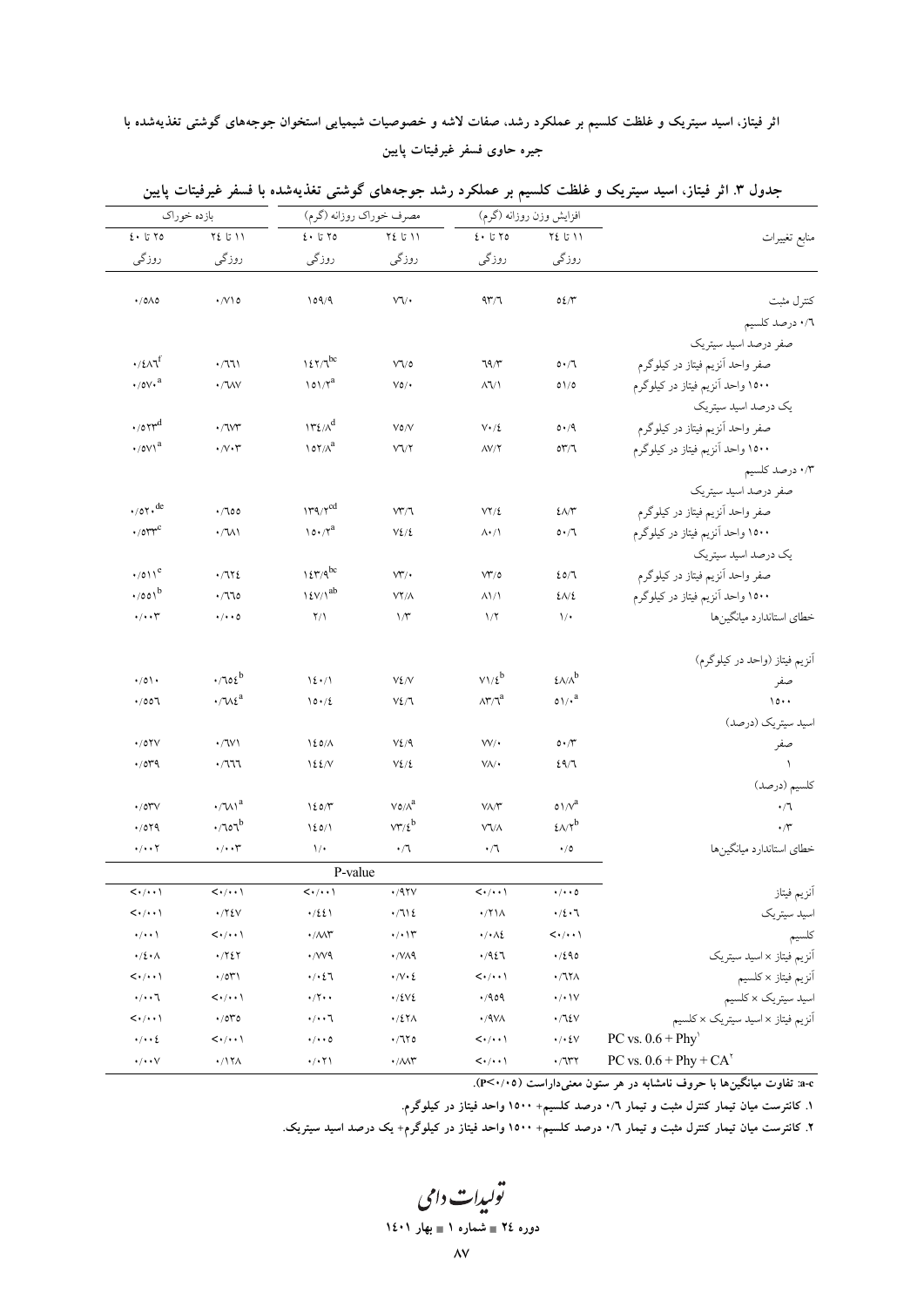جیرههای حاوی ۰/۳ درصد کلسیم لنگش افزایش یافت. مقایسه میان کنترل مثبت با تیمارهای منتخب نیز تفاوت معنیداری نداشت. مطابق با نتایج پژوهش حاضر، اثر استفاده از مکملهای فیتاز و اسید سیتریک بر درصد تلفات معنیدار نبود [۸ و ۲۲]، درحالی که مطالعات دیگر گزارش نمودند که افزودن فیتاز، بهطور معنیداری باعث کاهش درصد تلفات در ۲۱ روزگی شد [۱۲ و ۲۱]. همچنین کاهش سطح کلسیم نیز منجر به کاهش میزان تلفات شد [۲۱] که با نتایج مطالعه حاضر مغایرت دارد.

در تأیید نتایج حاضر، در جیرههای با فسفر غیرفیتات پایین که از غلظت بالای کلسیم استفاده شده بود، کاهش فسفر تشدید شده و پرندگان مستعد به فلجی شدند [۳]. در واقع، بەنظر مىررسد كاھش سطح كلسيم تا ۰/۳ درصد و افزودن همزمان فیتاز و اسیدسیتریک منجر به عدم تعادل بیشتر میان کلسیم و فسفر غیرفیتات و ایجاد لنگش در پرندهها شده است. گزارش شده است کاهش سطح کلسیم تا ۲۵ درصد حد معمول باعث افزایش عملکرد در فراهمي فسفر و كاهش فلجي يرندهها شد [١٩].

نتايج مربوط به تأثير جيرههاي آزمايشي بر خصوصیات شیمیایی استخوان در جدول (٥) أورده شده است. بهطورکلی، افزودن آنزیم فیتاز منجر به افزایش درصد خاکستر انگشتان و سدیم استخوان و کاهش درصد کلسیم و فسفر در استخوان تارسومتاتارسوس و انگشتان شد (۲۰/۱-P). با کاهش سطح کلسیم نیز نتایج مشابهی مشاهده شد؛ هرچند درصد فسفر در استخوان انگشتان در اثر اصلی کلسیم افزایش یافت. کاهش سطح کلسیم جیره نسبت به کنترل مثبت، منجر به کاهش درصد خاکستر انگشتان شد؛ درحالیکه، افزودن فیتاز باعث تأثیر مثبت و افزایش درصد خاکستر انگشتان شد (P<۰/۰۱). کاهش سطح کلسیم و افزودن همزمان فیتاز و اسید سیتریک تأثیری بر خصوصیات استخوان نداشت. افزایش نسبی سطح کلسیم میتواند بر عملکرد و قابلیت هضم كلسيم و فسفر تأثير منفى بگذارد [۹]. نكته مهم اين است که جیره دارای فسفر غیرفیتات پایین و غلظت بالای کلسیم میتواند کمبود فسفر غیرفیتات را تشدید کرده و با تشکیل کمپلکس کلسیم- فیتات در روده، عدم تعادل بین كلسيم و فسفر غيرفيتات را بيش تر كند [١٩]. بيان شده است سطوح کلسیم نرمال و بالاتر در داخل روده پرندگان باعث عدم فعالیت بهینه فیتاز و در نتیجه عدم جذب و فراهمی فسفر غیرفیتات می شود [۹]، که در نهایت منجر به کاهش عملکرد و تولید فسفولیپید کلسیم در غشای دیواره روده می شود. این فسفولیپید محل مناسبی برای رقابت پاتوژنهای مضر از جمله کلستریدیوم پرفریژنس است. در نتیجه این پاتوژن در غشای موکوسی روده تولید سم میکند و باعث نکروز پرزهای روده و کاهش سطح جذب شده و پرنده را به بیماریهای روده از جمله نکروتیک و آنتریت مستعد می کند [١٥]. این شرایط در کاهش سطح کلسیم جیره از ٠/٩ به ۰/٦ درصد بهشدت کاهش یافت و پرندگان از سلامت دستگاه گوارش بالاتری برخوردار بودند [۱۵]. سلامت روده نیز بهطور مستقیم بر رشد و عملکرد پرندگان تأثیرگذار است. همچنین نشان داده شده است که در جیرههای حاوی سطح پایین کلسیم، فراهمی بسیار بیشتری از فسفر و سایر مواد مغذی جیره از جمله، نیتروژن و چرب<sub>ی</sub> در اختیار پرندگان قرار میگیرد [۱٤] و غلظت بالای کلسیم در جیره باعث کاهش قابلیت هضم اسیدهای آمینه میشود [۳ و ۱۲].

نتایج مربوط به تأثیر جیرههای آزمایشی بر درصد لنگش و درصد تلفات در سن ٤٠ روزگي در جدول (٤) گزارش شده است. اثرات اصلی فاکتورهای آزمایشی بر صفات مذكور تأثيري نداشت. با اين حال، اثرات متقابل اسید سیتریک× کلسیم در سن ۱۱ تا ۲٤ روزگی و آنزیم فیتاز× کلسیم طی روزهای ۲۵ تا <mark>٤٠</mark> دوره پرورش، بر درصد لنگش پرندگان معنیدار بود (P<۰/۰۵) و در

تو*لیدات دامی* دوره ٢٤ = شماره ١ = بهار ١٤٠١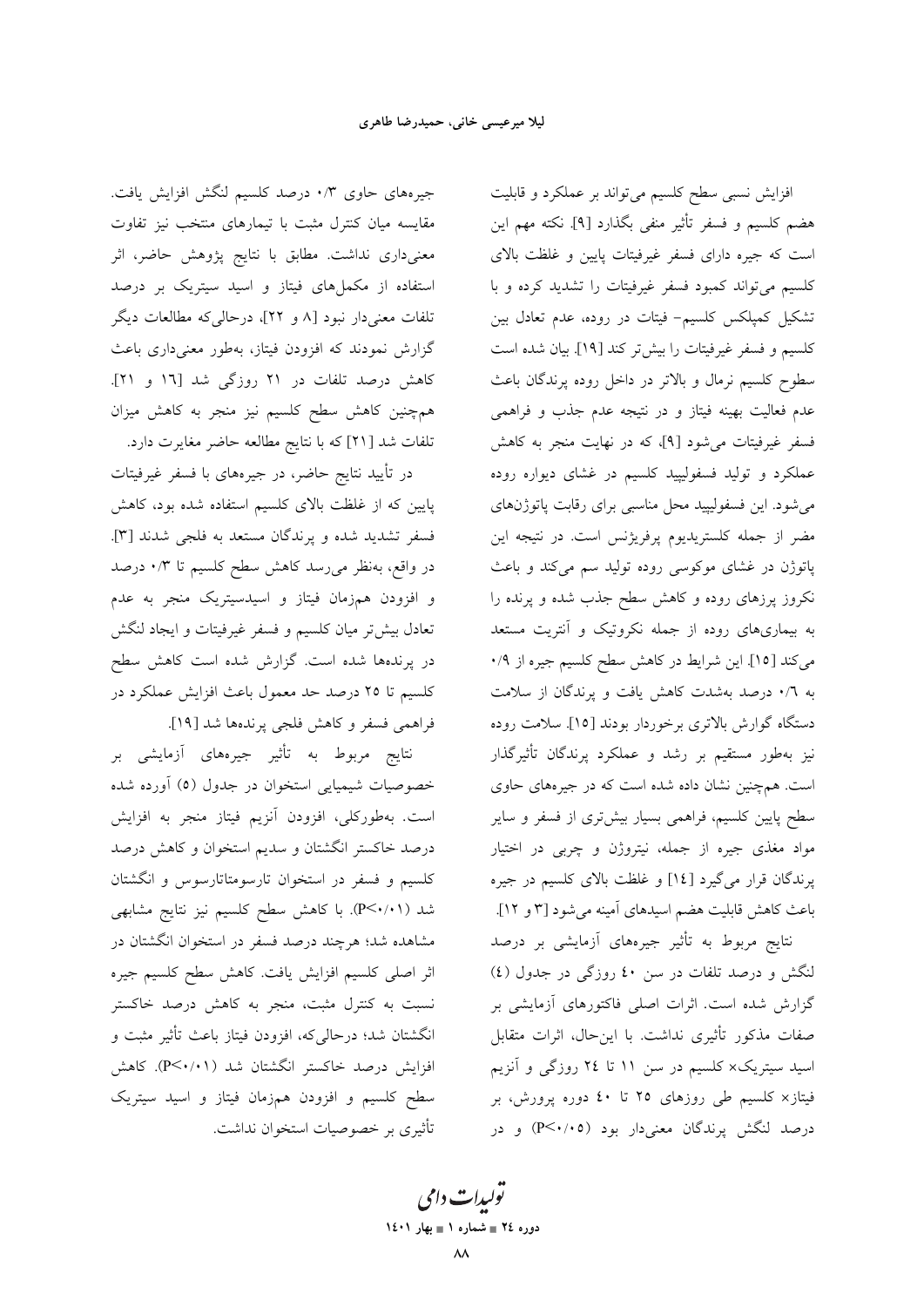# اثر فیتاز، اسید سیتریک و غلظت کلسیم بر عملکرد رشد، صفات لاشه و خصوصیات شیمیایی استخوان جوجههای گوشتی تغذیهشده با جيره حاوى فسفر غيرفيتات يايين

| درصد تلفات                            |                                    |                            | درصد لنگش                   |                                                        |  |
|---------------------------------------|------------------------------------|----------------------------|-----------------------------|--------------------------------------------------------|--|
| ۲۵ تا ٤٠ روزگي                        | ۱۱ تا ۲ <b>٤</b> روزگ <sub>ی</sub> | ۲۵ تا ٤٠ روزگ <sub>ی</sub> | ۱۱ تا ۲ <b>٤</b> روزگی      | منابع تغييرات                                          |  |
| 1/27                                  | $1/\cdot 7$                        | 1/27                       | $\cdot$ / $\cdot$ $\cdot$   | كنترل مثبت                                             |  |
|                                       |                                    |                            |                             | ٠/٦ درصد كلسيم                                         |  |
|                                       |                                    |                            |                             | صفر درصد اسید سیتریک                                   |  |
| $Y \cdot 2$                           | $\cdot$ / $\cdot$ $\cdot$          | 1/27                       | $Y \cdot \Sigma$            | صفر واحد آنزيم فيتاز در كيلوگرم                        |  |
| $\cdot/\cdot$                         | $\cdot$ / $\cdot$ +                | $\cdot/\cdot$ .            | $\cdot$ / $\cdot$ $\cdot$   | ۱۵۰۰ واحد آنزیم فیتاز در کیلوگرم                       |  |
|                                       |                                    |                            |                             | یک درصد اسید سپتریک                                    |  |
| $Y \cdot 2$                           | $\cdot$ / $\cdot$ $\cdot$          | $Y \cdot 2$                | $\cdot$ / $\cdot$ $\cdot$   | صفر واحد أنزيم فيتاز در كيلوگرم                        |  |
| $Y \cdot 2$                           | $\cdot$ / $\cdot$ $\cdot$          | $\cdot$ / $\cdot$ $\cdot$  | $\cdot$ / $\cdot$ $\cdot$   | ۱۵۰۰ واحد أنزيم فيتاز در كيلوگرم                       |  |
|                                       |                                    |                            |                             | ۰/۳ درصد کلسیم                                         |  |
|                                       |                                    |                            |                             | صفر درصد اسید سپتریک                                   |  |
| $Y \cdot \Sigma$                      | $\cdot$ / $\cdot$ $\cdot$          | $\cdot$ / $\cdot$ $\cdot$  | $\cdot$ / $\cdot$ $\cdot$   | صفر واحد أنزيم فيتاز در كيلوگرم                        |  |
| 1/27                                  | $\cdot$ / $\cdot$ $\cdot$          | $\cdot$ / $\cdot$ $\cdot$  | $\cdot$ / $\cdot$ $\cdot$   | ۱۵۰۰ واحد آنزیم فیتاز در کیلوگرم                       |  |
|                                       |                                    |                            |                             | یک درصد اسید سپتریک                                    |  |
| $\cdot$ / $\cdot$ $\cdot$             | $1/\cdot 7$                        | $\cdot/\cdot$ .            | $Y \cdot \Sigma$            | صفر واحد أنزيم فيتاز در كيلوگرم                        |  |
| $Y \cdot 2$                           | $Y/\cdot 2$                        | 1/27                       | $\mathbf{r}\cdot\mathbf{r}$ | ۱۵۰۰ واحد آنزیم فیتاز در کیلوگرم                       |  |
| 1/4                                   | $\cdot$ / 70                       | $\cdot$ / $\vee\tau$       | $\cdot$ /VA                 | خطاي استاندارد ميانگينها                               |  |
|                                       | P-value                            |                            |                             |                                                        |  |
| $\cdot$ / $\vee$ 2 2                  | $\cdot$ /02 $\tau$                 | $\cdot$ / $\cdot$ \        | .7777                       | أنزيم فيتاز                                            |  |
| $\cdot$ / $\vee$ 2 2                  | $\cdot$ / $\cdot$ $\vee$ $\vee$    | $\cdot$ / $\cdot$ )        | $\cdot$ /۲ $\cdot$ $\cdot$  | اسيد سيتريك                                            |  |
| $\cdot$ / $\vee$ 2 2                  | $\cdot$ / $\cdot$ $\vee$ $\vee$    | $\cdot$ / $\cdot$ )        | $\cdot$ /۲ $\cdot$ .        | كلسيم                                                  |  |
| $\cdot/\cdot \wedge$                  | .7024                              | $\sqrt{\cdot \cdot \cdot}$ | $\cdot$ /۲ $\cdot$          | اًنزیم فیتاز× اسید سیتریک                              |  |
| $\cdot$ / $\uparrow\uparrow\uparrow$  | .705                               | $\cdot$ / $\cdot$ 2 $\tau$ | $\cdot$ /۲ $\cdot$ .        | آنزيم فيتاز× كلسيم                                     |  |
| $\cdot$ / $\uparrow\uparrow\uparrow$  | $\cdot$ / $\cdot$ $\vee$ $\vee$    | $\sqrt{\cdot \cdot \cdot}$ | $\cdot/\cdot\cdot$          | اسيدسيتريك× كلسيم                                      |  |
| $\cdot$ / $\vee$ 2 2                  | $\cdot$ /02 $\tau$                 | $\cdot$ / $\cdot$ )        | .7777                       | آنزيم فيتاز× اسيدسيتريك× كلسيم                         |  |
| $\cdot$ / $\mathsf{r}\mathsf{r}\cdot$ | $\sqrt{\cdot \cdot \cdot}$         | .7777                      | .721                        | PC vs. $0.6 + Phy'$                                    |  |
| $\cdot$ / $\mathsf{r}\mathsf{r}\cdot$ | $\frac{1}{2}$                      | $1/$                       | $\cdot$ /٤ $\wedge$ ٢       | PC vs. $0.6$ + Phy + CA <sup><math>\prime</math></sup> |  |

جدول ٤. اثر فیتاز، اسید سیتریک و غلظت کلسیم بر درصد لنگش و تلفات جوجههای گوشتی تغذیهشده با فسفر غیرفیتات پایین

a-c: تفاوت میانگینها با حروف نامشابه در هر ستون معنیداراست (P<۰/۰۵).

۱. کانترست میان تیمار کنترل مثبت و تیمار ۰/٦ درصد کلسیم+ ۱۵۰۰ واحد فیتاز در کیلوگرم.

۲. کانترست میان تیمار کنترل مثبت و تیمار ۰/٦ درصد کلسیم+ ۱۵۰۰ واحد فیتاز در کیلوگرم+ یک درصد اسید سیتریک.

مقايسه ميان تيمار كنترل مثبت و افزودن فيتاز بهتنهايي یا همراه با اسید سیتریک در جیره ۰/٦ کلسیم تأثیری بر کلسیم استخوان تارسومتاتارسوس و انگشتان نداشت، اما منجر به كاهش غلظت فسفر استخوانها و درصد خاكستر انگشتان شد (P<۰/۰۱). كاهش سطح كلسيم منجر به تأثير منفی بیش تری بر صفات مربوط به استخوان شد که نشان میدهد کاهش بیش تر کلسیم تا سطح ۰/۳ درصد، منجر

به ایجاد اثر منفی بر رسوب کلسیم و فسفر در استخوان مې شو د.

گزارش شده است کمبود کلسیم یا فسفر یا عدم تعادل در نسبت کلسیم به فسفر جیره در ابتدا پارامترهای متابولیکی کلسیم و فسفر خون را تغییر داده و سپس بر رشد استخوان جوجههای گوشتی تأثیر میگذارد [۱۲ و ١٩]. مصرف ناكافي يک يا هر دو ماده معدني، هنگاميكه

تولیدات دامی دوره ٢٤ = شماره ١ = بهار ١٤٠١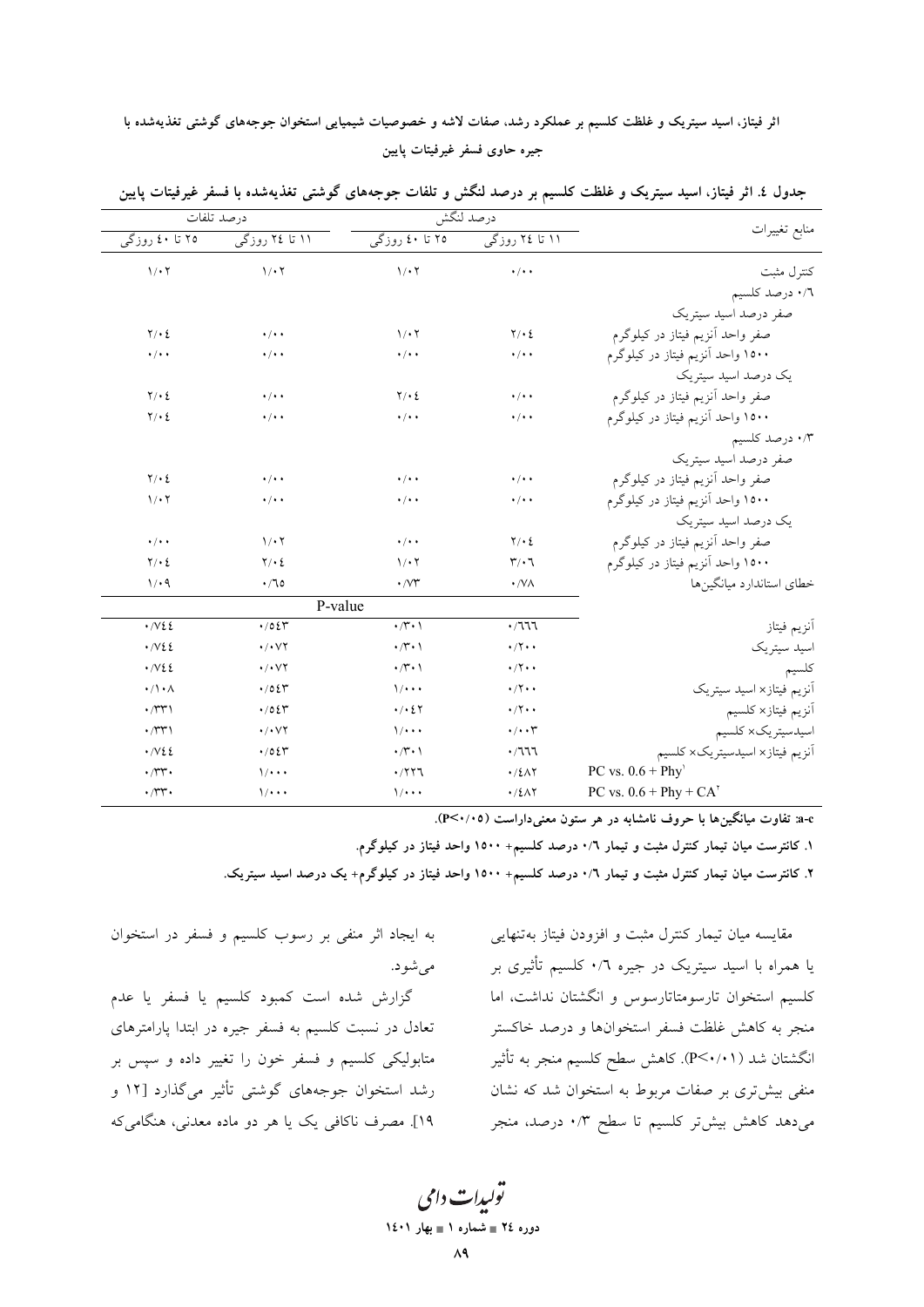کمبود یکی از آنها با هموستاز ماده دوم تداخل داشته باشد، منجر به تأخیر در رشد و معدنی شدن ضعیف استخوان میشود [۱۹]. از سوی دیگر نتایج مطالعات نشان داد که کمبود فسفر جیره، نسبت به زمانی که جیره دارای کمبود کلسیم و یا کمبود همزمان فسفر و کلسیم باشد بر رشد و توسعه استخوان و پارامترهای متابولیسمی کلسیم و فسفر تأثيرات زيانبارتري دارد [١٢].

در مطالعه حاضر، با كاهش ميزان كلسيم تا سطح ٠/٣ درصد و افزودن آنزیم فیتاز غلظت کلسیم استخوان کاهش .<br>یافت و این تأثیر در جیرههای حاوی اسیدسیتریک بیش تر بود، اما در جیرههای حاوی ۰/٦ درصد کلسیم این اثرات مشاهده نشد و توانست در سطح تیمار کنترل مثبت ظاهر شود. مکانسیمهای احتمالی در مقالات بیانگر این است كه پايينبودن غلظت فسفر سرم منجر به فعالشدن استئوکلاستها میشود که بهنوبه خود منجر به افزایش بازجذب استخوان براي حفظ سطح طبيعي فسفر خون و افزايش همزمان سطح كلسيم در خون مى شود [١٧]. بنابراين، غلظت كلسيم خاكستر استخوان بهشدت كاهش می یابد. از سوی دیگر، برای حفظ هموستاز کلسیم خون، بازجذب استخوان افزایش پیدا میکند که تا حدی مي تواند سطح كلسيم سرم را افزايش دهد [١٢].

با كاهش فسفر خون، كلسيم خون افزايش مىيابد، چرا که با کمبود فسفر، کلسیم جذبشده نتوانسته برای استخوان سازی مورد استفاده قرار گیرد. همچنین با کمبود فسفر در خون، بازجذب استخوان صورت میگیرد که منجر به آزادشدن فسفر و کلسیم میشود. در ادامه فسفر می تواند برای مصارف دیگر مورد استفاده قرار گیرد، اما کلسیم بازجذبشده استخوانی در جای دیگر مورد استفاده قرار نمیگیرد و به همین دلیل میزان کلسیم خون بالا میرود. همچنین، جیرههای با فسفر پایین سبب افزایش کلسیم یونیزهشده در پلاسما میشود که این امر

سبب کاهش ترشح هورمون پاراتیروئید می شود. بنابراین مهاری که از طریق هورمون پاراتیروئید بر بازجذب کلیوی فسفر صورت گرفته، کاهش مییابد و کلسیم بیشتری که از دستگاه گوارش جذب شده، از طریق ادرار دفع می شود  $[17, 7]$ 

افزودن أنزيم فيتاز به تنهايي يا استفاده همزمان أن با اسیدسیتریک منجر به افزایش درصد خاکستر استخوان شد، اما درصد کلسیم و فسفر استخوان چنین روندی را نشان نداد. این افزایش خاکستر استخوان می تواند ناشی از افزایش درصد سایر عناصر معدنی در استخوان باشد. برای این منظور، سدیم استخوان (بهعنوان شاخصی از عناصر استخوان بهجز كلسيم و فسفر) اندازهگيري شد و همانطورکه نتایج نشان میدهد در تیمارهایی که درصد خاكستر استخوان افزايش يافته، درصد سديم استخوان نيز بیش تر شده است؛ هرچند درصد کلسیم یا فسفر تا حدودی کاهش نشان داد. کاملاً اثبات شده است که فیتاز می تواند قابلیت جذب بسیاری از عناصر معدنی را در دستگاه گوارش افزایش دهد [۹] و از این لحاظ، افزایش درصد سدیم استخوان میتواند تا حدودی بیانگر این موضوع باشد که بخشی از افزایش درصد خاکستر استخوان ناشی از افزایش درصد ذخیره سایر عناصر معدني است.

در مطالعه حاضر، استفاده از اسیدسیتریک در سطح ۰/٦ درصد کلسیم منجر به افزایش درصد کلسیم و فسفر استخوان شد، اما با کاهش بیشتر کلسیم تا سطح ۰/۳ درصد تأثیر منفی بر این فراسنجهها داشت. نشان داده شده است که عدم تعادل در غلظت کلسیم و فسفر منجر به تغییرات متفاوتی از جمله افزایش یا کاهش جذب آنها از لومن روده می شود که می تواند یکپارچگی استخوان را به خطر اندازد و عملکرد جوجههای گوشتی را مختل کند [۱۷].

تو<sub>لیدا</sub>ت دامی دوره ٢٤ = شماره ١ = بهار ١٤٠١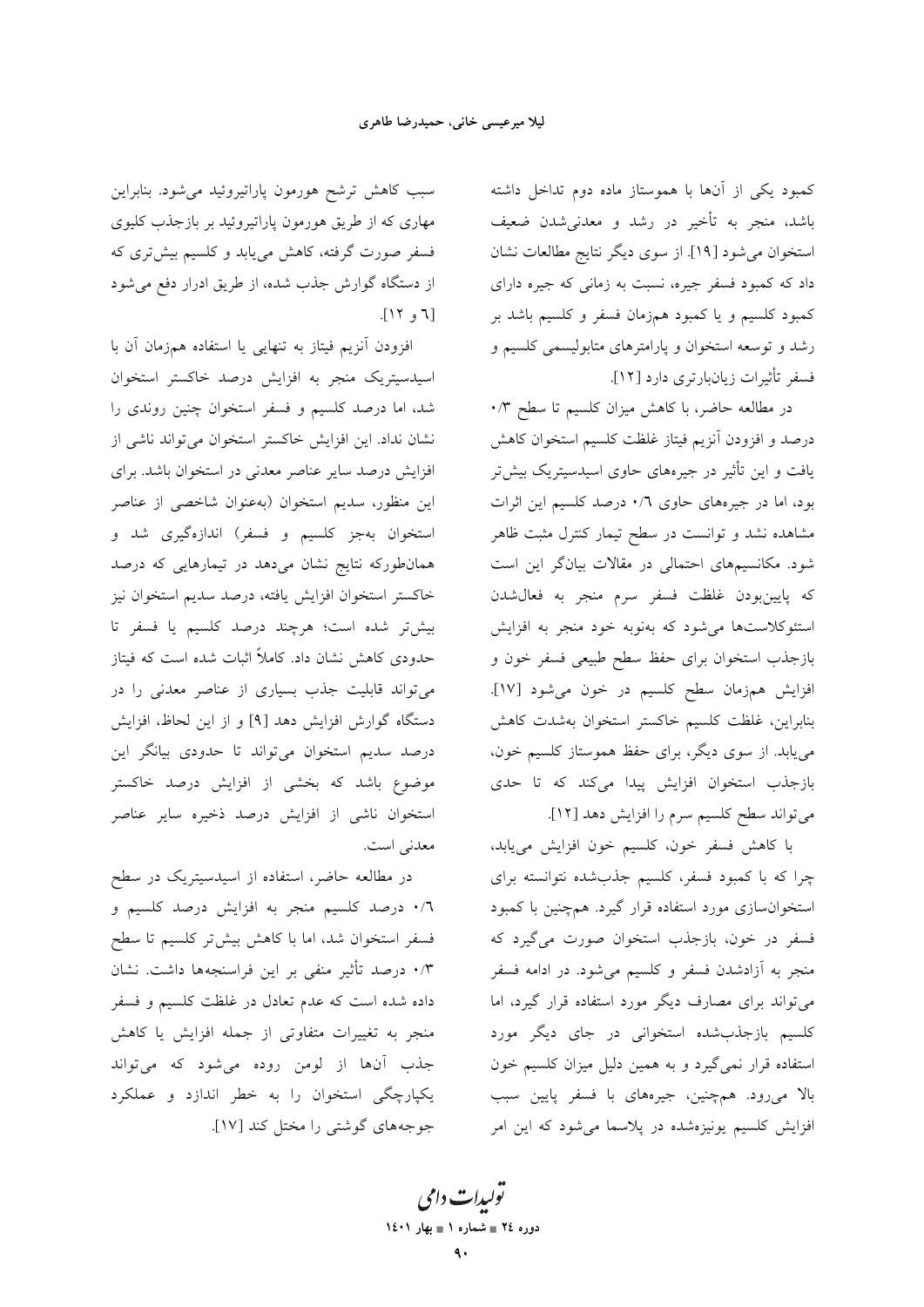# اثر فیتاز، اسید سیتریک و غلظت کلسیم بر عملکرد رشد، صفات لاشه و خصوصیات شیمیایی استخوان جوجههای گوشتی تغذیهشده با جيره حاوى فسفر غيرفيتات پايين

|                                     | استخوان انگشتان                                |                                     |                                           | استخوان تارسومتاتارسوس               |                                                               |                                                                               |  |
|-------------------------------------|------------------------------------------------|-------------------------------------|-------------------------------------------|--------------------------------------|---------------------------------------------------------------|-------------------------------------------------------------------------------|--|
| فسفر                                | كلسيم                                          | خاكستر                              | سديم                                      |                                      | كلسيم                                                         | منابع تغييرات                                                                 |  |
|                                     | گرم در صد گرم خاکستر<br>درصد                   |                                     | فسفر<br>گرم در صد گرم خاکستر              |                                      |                                                               |                                                                               |  |
|                                     |                                                |                                     |                                           |                                      |                                                               |                                                                               |  |
| $\sqrt{\Lambda}$                    | 12/V                                           | 20/1                                | $\cdot$ /0 $\cdot$ 2                      | $\mathbf{Y} \cdot \mathbf{X}$        | $\mathsf{r}\mathsf{q}/\mathsf{A}$                             | كنترل مثبت                                                                    |  |
|                                     |                                                |                                     |                                           |                                      |                                                               | ٠/٦ درصد كلسيم                                                                |  |
|                                     |                                                |                                     |                                           |                                      |                                                               | صفر درصد اسید سیتریک                                                          |  |
| $V/\mathcal{A}$                     | 12/7                                           | $\mathsf{r} \mathsf{v} \mathsf{r}$  | .7299                                     | $\Upsilon \Upsilon / \Upsilon$       | $2 \cdot 9$                                                   | صفر واحد أنزيم فيتاز در كيلوگرم                                               |  |
| 7/V                                 | $12/\tau$                                      | $\Upsilon$ ۹/۷                      | $\cdot$ /02 \                             | $Y\S$ / $V$                          | $\mathsf{r}\mathsf{q}/\mathsf{A}$                             | ۱۵۰۰ واحد آنزیم فیتاز در کیلوگرم                                              |  |
|                                     |                                                |                                     |                                           |                                      |                                                               | یک درصد اسید سیتریک                                                           |  |
| $V/\Upsilon$                        | 12/V                                           | $\Upsilon \Upsilon$                 | $\cdot/2$ 75                              | $\Upsilon V/\Upsilon$                | 21/7                                                          | صفر واحد أنزيم فيتاز در كيلوگرم                                               |  |
| 7/7                                 | 12/V                                           | $2 \cdot / \Lambda$                 | $\cdot$ /00 $\tilde{r}$                   | $Y1/\Lambda$                         | $2 \cdot \pi$                                                 | ۱۵۰۰ واحد الزیم فیتاز در کیلوگرم                                              |  |
|                                     |                                                |                                     |                                           |                                      |                                                               | ۰/۳ درصد کلسیم                                                                |  |
|                                     |                                                |                                     |                                           |                                      |                                                               | صفر درصد اسید سیتریک                                                          |  |
| V/9                                 | 12/V                                           | $\Upsilon$ ۹/۱                      | $\cdot$ /071                              | $\Upsilon \Upsilon$                  | $Y/\sqrt{V}$                                                  | صفر واحد أنزيم فيتاز در كيلوگرم                                               |  |
| 7/7                                 | 17''                                           | 21/7                                | .7099                                     | YY/Y                                 | $\mathsf{r}_{\Lambda/\mathsf{r}}$                             | ۱۵۰۰ واحد آنزیم فیتاز در کیلوگرم                                              |  |
|                                     |                                                |                                     |                                           |                                      |                                                               | یک درصد اسید سیتریک                                                           |  |
| $V/\Lambda$                         | 177                                            | $\Upsilon$ 9/2                      | $\cdot$ /0 $\wedge$                       | $Y\Lambda/\cdot$                     | $\Upsilon V/\Upsilon$                                         | صفر واحد أنزيم فيتاز در كيلوگرم                                               |  |
| $V/\xi$                             | 17/V                                           | 21/9                                | $\cdot$ / $\cdot$ 0                       | $Y \cdot / \Lambda$                  | $Y\mathcal{A}/V$                                              | ۱۵۰۰ واحد اًنزیم فیتاز در کیلوگرم                                             |  |
| $\cdot/$                            | $\cdot/\wedge$                                 | $\cdot/9$                           | $\cdot$ / $\cdot$ $\uparrow$ \            | $\cdot$ /٢                           | $\cdot$ /۳                                                    | خطاى استاندارد ميانگينها                                                      |  |
|                                     |                                                |                                     |                                           |                                      |                                                               | آنزیم فیتاز (واحد در کیلوگرم)                                                 |  |
| $V/V^a$                             | $12/\gamma^a$                                  | $rv/a^b$                            | $\cdot$ /070 <sup>b</sup>                 | $\mathbf{Y} \mathbf{1}/\Lambda^a$    | $r_1/\circ^a$                                                 | صفر                                                                           |  |
| $\mathcal{N}^{\text{b}}$            | $17^b$                                         | $\epsilon \cdot 9^a$                | $\cdot$ / 0 $\vee$ $\xi$ <sup>a</sup>     | $\gamma\gamma/\epsilon^b$            | $\mathsf{r}_{\Lambda/\Lambda}^{\mathsf{b}}$                   | $\lambda \circ \cdot \cdot$                                                   |  |
|                                     |                                                |                                     |                                           |                                      |                                                               | اسیدسیتریک (درصد)                                                             |  |
| V/Y                                 | $12/\gamma^a$                                  | $\Upsilon$ ۹/۱                      | 4/00                                      | $\Upsilon\mathcal{L}/\Lambda^a$      | $\mathbf{r} \mathbf{q}/\boldsymbol{\xi}^a$                    | صفر                                                                           |  |
| $V/\lambda$                         | $177^b$                                        | $\Gamma$ ۹/٦                        | $\cdot$ /00 $\cdot$                       | $yz/t^b$                             | $\mathsf{r}_{\Lambda/\Lambda}^{\mathsf{b}}$                   |                                                                               |  |
|                                     |                                                |                                     |                                           |                                      |                                                               | كلسيم (درصد)                                                                  |  |
| $\mathsf{V}/\mathsf{I}^\mathsf{b}$  | $\ensuremath{\mathop{\mathcal{M}}\nolimits}^a$ | $\mathbf{r}_{A}/\mathbf{r}^{b}$     | $\cdot$ /012 <sup>b</sup>                 | $\Upsilon\mathcal{L}/\mathfrak{q}^a$ | $\xi \cdot / \delta^a$                                        | $\cdot/ \mathcal{A}$                                                          |  |
| $V/\xi^a$                           | $17/0^b$                                       | $\xi\star/\xi^a$                    | $\cdot$ / 0 $\Lambda$ $\tau$ <sup>a</sup> | $\gamma \xi / \gamma^b$              | $rw/v^b$                                                      | $\cdot$ / $\cdot$                                                             |  |
| $\cdot/\cdot$ $\vee$                | $\cdot/\cdot$ $\vee$                           | $\cdot/2$                           | $\cdot/\cdot$ \ $\cdot$                   | $\cdot/$                             | $\cdot/$                                                      | خطاى استاندارد ميانگينها                                                      |  |
|                                     |                                                |                                     | P-value                                   |                                      |                                                               |                                                                               |  |
| $\langle \cdot/\cdot \cdot \rangle$ | $\langle \cdot/\cdot\cdot\rangle$              | $\langle \cdot/\cdot \cdot \rangle$ | $\cdot$ / $\cdot$ $\cdot$ $\cdot$         | $\langle \cdot/\cdot \cdot \rangle$  | $\langle \cdot/\cdot \cdot \rangle$                           | أنزيم فيتاز                                                                   |  |
| .7192                               | $\langle \cdot/\cdot\cdot\rangle$              | $\cdot/221$                         | $\cdot$ /919                              | $\cdot$ / $\cdot$ $\cdot$            | $\cdot/\cdot\cdot$                                            | اسيد سيتريك                                                                   |  |
| $\langle \cdot/\cdot \cdot \rangle$ | $\langle \cdot/\cdot\cdot\rangle$              | $\langle \cdot/\cdot \cdot \rangle$ | $\langle \cdot/\cdot \cdot \rangle$       | $\langle \cdot/\cdot \cdot \rangle$  | $<\!\!\cdot\!/\!\!\cdot\cdot\backslash$                       | كلسيم                                                                         |  |
| $\cdot/\cdot\cdot$ 0                | $\cdot/\cdot$ \ \                              | $\cdot$ /۳٤٧                        | $\cdot$ /07 $\cdot$                       | $\langle\cdots\rangle$               | $\cdot$ /<br>AV                                               | اًنزیم فیتاز× اسید سیتریک                                                     |  |
| $\cdot$ /۲۲۳                        | $\langle\cdot/\cdot\cdot\rangle$               | $\cdot$ /\'\\                       | $\cdot$ /٢٦١                              | $\langle\cdots\rangle$               | $\cdot$ /19 $V$                                               |                                                                               |  |
| $\langle\cdots\rangle$              | $\langle\cdot/\cdot\cdot\rangle$               | $\cdot$ /v٩ $\land$                 | $\cdot/2$ \ $\Upsilon$                    | $\langle\cdots\rangle$               | $\langle\cdot/\cdot\cdot\rangle$                              | اَنزیم فیتاز× کلسیم<br>اسید سیتریک× کلسیم<br>اَنزیم فیتاز× اسید سیتریک× کلسیم |  |
| $\cdot/\cdot$ {                     | $\cdot$ /۲۲٤                                   | .009                                | $\cdot$ /۳ $\cdot$ ۹                      | $\cdot$ /100                         | $\boldsymbol{\cdot}$ /<br>$\wedge\boldsymbol{\Upsilon}\wedge$ |                                                                               |  |
| $\cdot/\lambda$ l $\cdot$           | $\cdot/\cdot\vee\mathbf{q}$                    | $\langle \cdot/\cdot \cdot \rangle$ | .7027                                     | $\langle\cdots\rangle$               | $\cdot$ /9/12                                                 | PC vs. $0.6 + Phy'$                                                           |  |
| $\cdot/\cdot$ 19                    | $\cdot$ /971                                   | $\cdot/\cdot\cdot$ Y                | $\cdot$ /۳ $\cdot$ ۹                      | $\langle\cdots\rangle$               | $\cdot$ /۲۳٦                                                  | PC vs. $0.6$ + Phy + CA <sup><math>\tau</math></sup>                          |  |

جدول ۵ـ اثر فیتاز، اسید سیتریک و غلظت کلسیم بر خصوصیات استخوان جوجههای تغذیهشده با فسفر غیرفیتات پایین (٤٠ روزگی)

e−c: تفاوت میانگینها با حروف نامشابه در هر ستون معنیداراست (P<۰/۰۵).

۱. کانترست میان تیمار کنترل مثبت و تیمار ۰/٦ درصد کلسیم + ۱۵۰۰ واحد فیتاز در کیلوگرم.

۲. کانترست میان تیمار کنترل مثبت و تیمار ۰/٦ درصد کلسیم+ ۱۵۰۰ واحد فیتاز در کیلوگرم + یک درصد اسید سیتریک.

تولیدات دامی

### دوره ٢٤ = شماره ١ = بهار ١٤٠١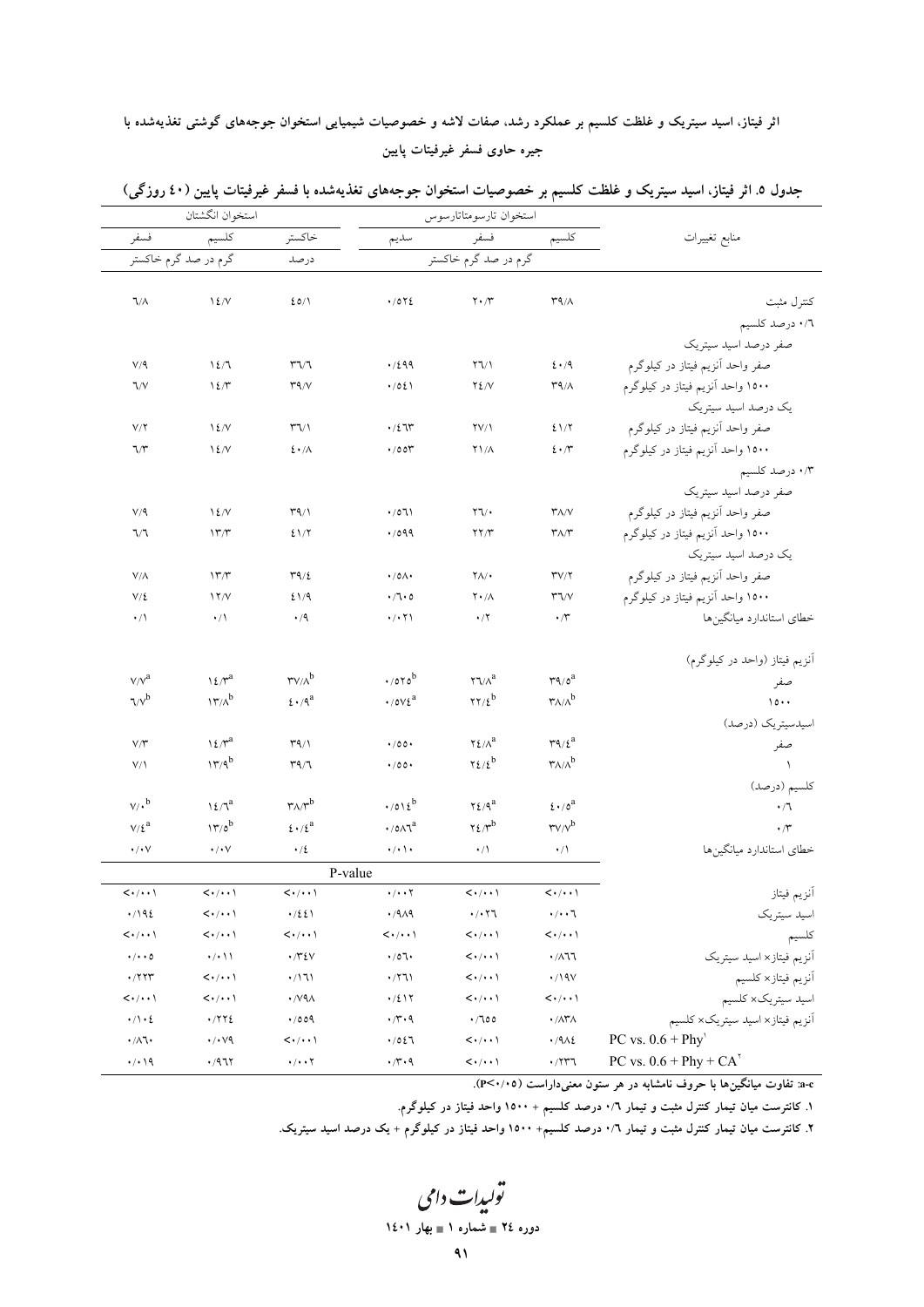#### ليلا ميرعيسى خانى، حميدرضا طاهري

شد (P<۰/۰۵). کاهش سطح کلسیم منجر به افزایش درصد نتايج مربوط به تأثير جيرههاي آزمايشي بر صفات لاشه کبد و پانکراس و کاهش درصد چربی شکمی، قلب و پاها در جدول (٦) نشان داده شده است. افزودن فیتاز در جیره جوجههای گوشتی منجر به کاهش درصد قلب و پانکراس شد ( P<۰/۰۱).

جدول ٦. اثر فیتاز، اسید سیتریک و غلظت کلسیم بر صفات لاشه جوجههای گوشتی تغذیهشده با فسفر غیرفیتات پایین (٤٠ روزگی)

| ياها                                           | طحال                        | پانكراس                                                    | كبد                      | قلب                                       | چربی شکمی                        | لاشه                            | منابع تغييرات                                          |
|------------------------------------------------|-----------------------------|------------------------------------------------------------|--------------------------|-------------------------------------------|----------------------------------|---------------------------------|--------------------------------------------------------|
|                                                |                             |                                                            | درصد از وزن بدن          |                                           |                                  |                                 |                                                        |
|                                                |                             |                                                            |                          |                                           |                                  |                                 |                                                        |
| $\mathcal{N}/\mathfrak{o}$ .                   | $\cdot$ / $\lambda$ Y       | $\cdot$ /۲۳۹                                               | $\Upsilon/\Lambda$       | $\cdot$ /0 $\vee$ 0                       | 1/07                             | 72/2                            | كنترل مثبت                                             |
|                                                |                             |                                                            |                          |                                           |                                  |                                 | ۰٬٦٪ درصد كلسيم                                        |
|                                                |                             |                                                            |                          |                                           |                                  |                                 | صفر درصد اسید سیتریک                                   |
| $\Upsilon/VV$                                  | $\cdot$ /197                | $\cdot$ / $\vee$ $\vee$ $\in$                              | $Y/9\Lambda$             | $\cdot$ /0 $\wedge\uparrow$               | $1/\mathcal{r}$ 0                | 77/1                            | صفر واحد أنزيم فيتاز در كيلوگرم                        |
| $\Upsilon/\Lambda\Upsilon$                     | $\cdot/\Delta\epsilon$      | $\cdot$ /۲۲۱                                               | Y/V                      | $\cdot$ /00 $\Lambda$                     | $1/\tau$ ۹                       | 717/9                           | ۱۵۰۰ واحد آنزیم فیتاز در کیلوگرم                       |
|                                                |                             |                                                            |                          |                                           |                                  |                                 | یک درصد اسید سیتریک                                    |
| T/92                                           | $\cdot$ /191                | $\cdot$ / $\cdot$ 29                                       | Y/YY                     | $\cdot$ / $\uparrow\uparrow\circ$         | 1/20                             | 77/1                            | صفر واحد أنزيم فيتاز در كيلوگرم                        |
| $\mathsf{r}/\mathsf{v}\mathsf{v}$              | $\cdot/\lambda$ 0           | $\cdot$ /۲۳٥                                               | Y/V9                     | $\cdot$ /0 $\vee$                         | $1/\circ \cdot$                  | 717/9                           | ۱۵۰۰ واحد آنزیم فیتاز در کیلوگرم                       |
|                                                |                             |                                                            |                          |                                           |                                  |                                 | ۰/۳ درصد کلسیم                                         |
|                                                |                             |                                                            |                          |                                           |                                  |                                 | صفر درصد اسید سیتریک                                   |
| $\mathsf{r}/\mathsf{1}\mathsf{1}$              | $\cdot/\lambda r$           | $\cdot$ / $\gamma$ / $\epsilon$                            | $\mathbf{r}/\mathbf{v}$  | $\cdot$ /02 $\tau$                        | 1/17                             | 71/9                            | صفر واحد آنزيم فيتاز در كيلوگرم                        |
| $\Upsilon/\circ V$                             | .7191                       | $\cdot$ /۲٥Λ                                               | $Y/4\Lambda$             | ۰/٥٣٢                                     | $1/\gamma\gamma$                 | 77''                            | ۱۵۰۰ واحد النزیم فیتاز در کیلوگرم                      |
|                                                |                             |                                                            |                          |                                           |                                  |                                 | یک درصد اسید سیتریک                                    |
| $\Upsilon/V$                                   | .7197                       | $\cdot$ / $\uparrow \uparrow \uparrow$                     | $Y/\Lambda$ ٦            | .7022                                     | 1/70                             | 7Y/V                            | صفر واحد أنزيم فيتاز در كيلوگرم                        |
| $\Gamma(1)$                                    | $\cdot$ /\VV                | .777                                                       | $\mathbf{r}/\cdot$       | .7011                                     | 1/70                             | 77/2                            | ۱۵۰۰ واحد آنزیم فیتاز در کیلوگرم                       |
| $\cdot/\cdot$ 1                                | $\cdot$ / $\cdot$ 9         | $\cdot/\cdot\cdot\wedge$                                   | $\cdot/\cdot \wedge$     | $\cdot$ / $\cdot$ / 0                     | $\cdot/11$                       | $\cdot/0$                       | خطاى استاندارد ميانگينها                               |
|                                                |                             |                                                            |                          |                                           |                                  |                                 |                                                        |
|                                                |                             |                                                            |                          |                                           |                                  |                                 | آنزیم فیتاز (واحد در کیلوگرم)                          |
| $\Upsilon/VV$                                  | $\cdot$ /19 $\cdot$         | $\boldsymbol{\cdot}$ / $\boldsymbol{\upgamma}$ voatlands . | Y/9Y                     | $\cdot$ /0 $\vee$ <sup>a</sup>            | 1/79                             | 77/1                            | صفر                                                    |
| $\mathsf{r}/\mathsf{r}$                        | $\cdot/\lambda$             | $\cdot$ / $\cdot$ / $\cdot$ / $\cdot$                      | $Y/\Lambda\Lambda$       | $\cdot$ /0 $\mathcal{E}v^b$               | $1/\Upsilon\Lambda$              | $\frac{1}{2}$                   | $\lambda$                                              |
|                                                |                             |                                                            |                          |                                           |                                  |                                 | اسید سیتریک (درصد)                                     |
| $\Upsilon/V$                                   | $\cdot / N$                 | $\cdot$ /۲٥۷                                               | Y/90                     | .002                                      | $1/\mathcal{r}$                  | 717/7                           | صفر                                                    |
| $\mathsf{r}/\mathsf{v}$                        | $\cdot / N$                 | $\cdot$ /۲٥۲                                               | $Y/\Lambda$ 0            | $\cdot$ /0 $\vee$ $\cdot$                 | 1/T                              | 7Y/V                            |                                                        |
|                                                |                             |                                                            |                          |                                           |                                  |                                 | كلسيم (درصد)                                           |
| $\mathbf{r}/\mathbf{A}\mathbf{r}^{\mathrm{a}}$ | $\cdot$ / $\lambda\lambda$  | $\cdot$ / $\gamma \epsilon r^{b}$                          | $Y/\Lambda$ <sup>b</sup> | $\cdot$ /0 $\wedge$ $\vee$ <sup>a</sup>   | $1/\gamma_0^b$                   | $\mathcal{W}'$                  | $\cdot/7$                                              |
| $\mathbf{r}/\mathbf{u}\mathbf{v}^{\mathsf{b}}$ | $\cdot / \lambda V$         | $\cdot$ /۲٦ $v^a$                                          | $\gamma$ /۹ $\Lambda^a$  | $\cdot$ / $\circ$ $\circ$ $\circ$ $\circ$ | $\mathcal{N}(\mathcal{E})^a$     | 77/1                            | $\cdot$ / $\cdot$                                      |
| $\cdot/\cdot$ r                                | $\cdot/\cdot\cdot$ 0        | $\cdot/\cdot\cdot\}$                                       | $\cdot$ / $\cdot$ {      | $\cdot/\cdot\cdot\wedge$                  | $\cdot/\cdot$ \                  | $\cdot$ / $\cdot$               | خطای استاندارد میانگینها                               |
|                                                |                             |                                                            | P-value                  |                                           |                                  |                                 |                                                        |
| $\cdot$ / $\cdot$ $\vee$ $\vee$                | $\cdot \pi$ ov              | $\cdot$ / $\cdot$ \                                        | $\cdot$ /0 $\lambda$     | $\cdot$ / $\cdot$ \ 0                     | $\cdot \pi \cdot \tau$           | $\cdot \wedge \cdot \circ \vee$ | أنزيم فيتاز                                            |
| $\cdot$ /۲٥۹                                   | $\cdot$ /9/0                | .7272                                                      | $\cdot/11$               | $\cdot/\lambda$                           | $\cdot$ /291                     | $\cdot$ / $\vee$                | اسيد سيتريك                                            |
| $\langle \cdot/\cdot\cdot\rangle$              | .709                        | $\langle \cdot/\cdot\cdot \rangle$                         | $\cdot/\cdot$ \ $\cdot$  | $\langle \cdot/\cdot\cdot\rangle$         | $\cdot$ / $\cdot$ 27             | .7297                           | كلسيم                                                  |
| .719                                           | $\cdot$ rao                 | $\cdot$ / $\cdot$ $\uparrow$                               | $\cdot/\cdot\tau$        | $\cdot$ / $\sim$ 0 $\vee$                 | .7270                            | $\cdot$ / $\cdot$ / $\cdot$     | آنزیم فیتاز × اسید سیتریک                              |
| $\cdot / \sqrt{}$                              | $\cdot$ / $\land\lor\circ$  | $\cdot$ / $\cdot$ 9                                        | $\cdot/201$              | $\cdot$ /٢١٣                              | .712.                            | $\cdot$ /0 \ V                  | آنزيم فيتاز × كلسيم                                    |
| $\cdot/\lambda\lambda\cdot$                    | .490                        | $\cdot$ /01V                                               | .7919                    | $\cdot$ /۱۲ $\cdot$                       | $\cdot$ /02 $\tau$               | .402                            | اسید سیتریک × کلسیم                                    |
| .7712                                          | .799                        | $\cdot$ /9 $\cdot$ $\cdot$                                 | $\cdot$ / $\wedge$ 1V    | $\cdot$ /0 $\cdot$ V                      | $\cdot$ /2 $\Upsilon$            | $\cdot$ / $\wedge$ rr           | آنزیم فیتاز × اسید سیتریک × کلسیم                      |
| $\langle\cdot/\cdot\cdot\rangle$               | .410                        | $\cdot$ /172                                               | .777V                    | ۱۱٤٣.                                     | ۰/۳٤۸                            | .002                            | PC vs. $0.6 + Phy'$                                    |
| $\cdot/\cdot\cdot$ $\Upsilon$                  | $\cdot$ / $\wedge$ { $\vee$ | $\cdot$ / $\vee$ $\vee$                                    | .400                     | $\cdot/\cdot$ ۳٤                          | $\cdot$ / $\wedge$ $\vee$ $\vee$ | $\cdot$ / $\cdot$ 0 $\Upsilon$  | PC vs. $0.6$ + Phy + CA <sup><math>\prime</math></sup> |

a-c: تفاوت میانگینها با حروف نامشابه در هر ستون معنیداراست (۴<۰/۰۵).

۱. کانترست میان تیمار کنترل مثبت و تیمار ۰/٦ درصد کلسیم+ ۱۵۰۰ واحد فیتاز در کیلوگرم.

۲. کانترست میان تیمار کنترل مثبت و تیمار ۰/٦ درصد کلسیم+ ۱۵۰۰ واحد فیتاز در کیلوگرم+ یک درصد اسید سیتریک.

تولیدات دامی دوره ٢٤ = شماره ١ = بهار ١٤٠١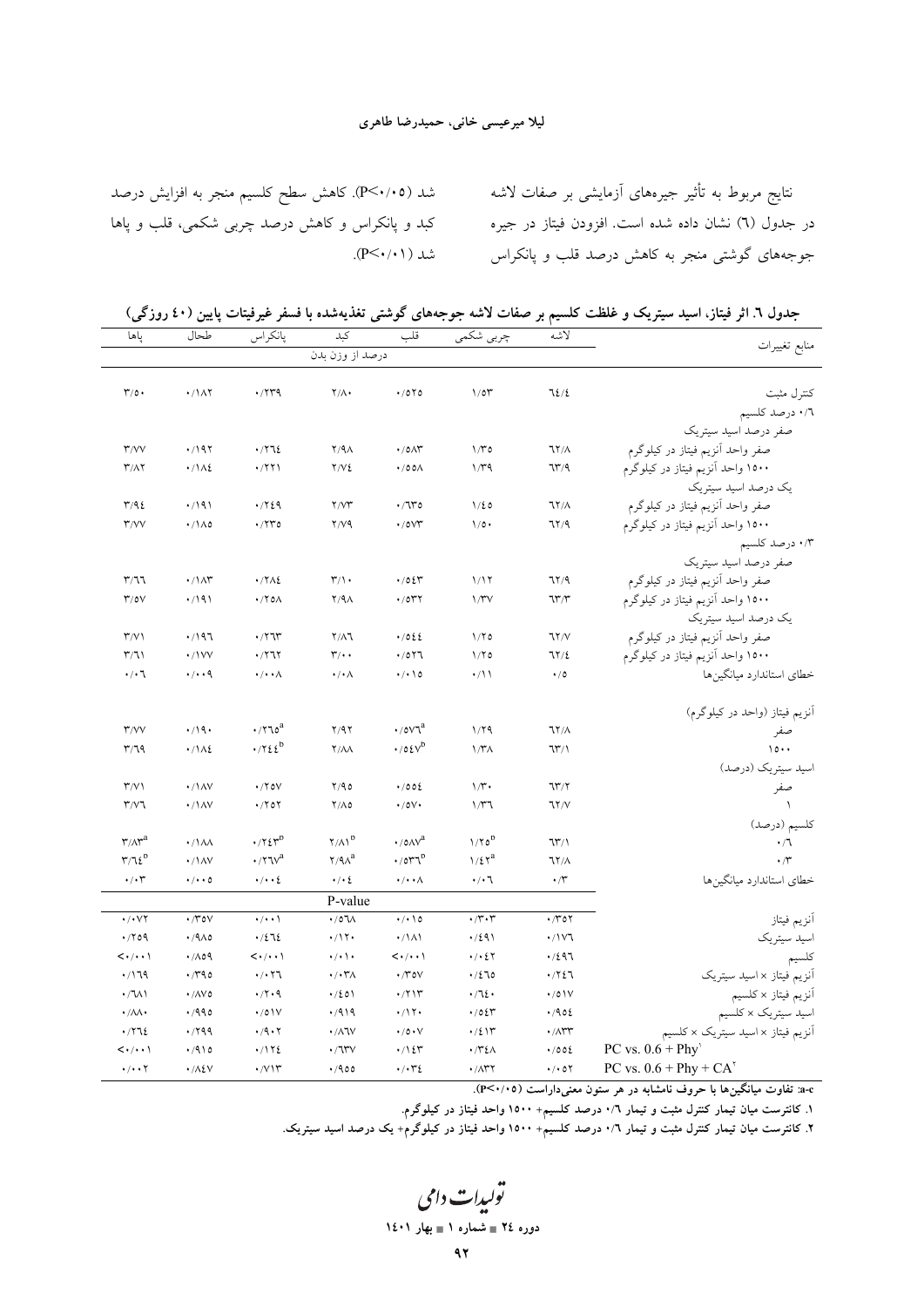اثر فيتاز، اسيد سيتريک و غلظت کلسيم بر عملکرد رشد، صفات لاشه و خصوصيات شيميايي استخوان جوجههاي گوشتي تغذيهشده با جيره حاوى فسفر غيرفيتات يايين

> استفاده همزمان آنزيم فيتاز و اسيد سيتريك منجر به کاهش درصد کبد و پانکراس شد (P<۰/۰۵). مقایسه نتایج میان کنترل مثبت و تیمارهای ۰/٦ کلسیم+ فیتاز و ۰/٦ كلسيم+ فيتاز+ اسيدسيتريك تنها بر وزن نسبى ياها معنىدار بود و باعث افزایش وزن پاها شد ( ۱۰/۰).

> با توجه به بهبود عملکرد و افزایش وزن پرندگان با افزودن فیتاز بهتنهایی یا همراه با اسیدسیتریک، کاهش درصد قلب، پانکراس و کبد می تواند بهدلیل کاهش درصد این اندامها نسبت به وزن بدن پرنده باشد. از سوی دیگر، گزارش شده است افزودن فیتاز به جیره پرندگان منجر به بهبود عملکرد در هضم و جذب چربیها، متابولیسم اسیدهای آمینه، سیستم غدد درون٫یز و سیستم ایمنی می شود. فسفر فیتات عملکرد آنزیمهای گوارشی از جمله عملکرد لیپاز پانکراس را کاهش میدهد، در نتیجه میتوان با افزودن فيتاز باعث فعاليت بهينه ليپاز در دستگاه گوارش و كاهش درصد پانكراس شد [١٦].

> موافق با نتايج مطالعه حاضر، بيان شده است استفاده از اسیدسیتریک تفاوت معنیداری بر وزن نسبی لاشه و بیشتر اجزای لاشه ندارد، درحالی که باعث کاهش چربی شکمی میشود که در تضاد با نتایج بهدستآمده میباشد [١٠ و ٢٢]. بيان شده است اسيدي شدن ممكن است تکثیر سلولی را افزایش داده و به این ترتیب اندازه ماهیچه را افزایش و منجر به بهبود عملکرد لاشه شود [۱۰].

> كاهش سطح كلسيم جيره نيز تأثير قابلتوجهي بر درصد لاشه و اندامهای داخلی جوجههای گوشتی نشان نداد که با گزارشهای منتشرشده در این زمینه مطابقت دارد [۲]. از سوی دیگر، با کاهش سطح کلسیم جیره و ایجاد اثر منفی بر فاکتورهای عملکردی پرندگان، میتوان چنین نتیجه گرفت که افزایش درصد کبد و پانکراس بهدليل افزايش درصد از وزن بدن اين صفات است. هرچند با کاهش سطح کلسیم جیره تا میزان ۰/٦ درصد

افزایش درصد یای پرنده نسبت به تیمار کنترل مثبت مشاهده شد، ولي با كاهش بيشتر سطح كلسيم تا سطح ۰/۳ درصد منجر به ایجاد اثر منفی بر درصد پاها شد که با توجه به نتایج درصد کلسیم و فسفر استخوانهای پا می تواند بیانگر اختلال در فرایند رسوب عناصر معدنی در استخوانها می باشد.

با توجه به نتايج مطالعه حاضر، كاهش سطح كلسيم تا ۰/٦ درصد و مکملنمودن فیتاز در هنگام حذف کامل منوکلسیمفسفات، افزایش وزن روزانه و بازده خوراک را بهبود بخشید، اما اثر فیتاز هنگامی که اسید سیتریک نیز در جیره افزوده شد، بیش تر آشکار شده و توانست عملکردی مشابه با جیرههای مرسوم بهدست آورد. همچنین شاخصهای استخوانی پرندگان نیز بهبود یافت. بنابراین، می توان استفاده از فیتاز و اسید سیتریک را در جیرههای با سطح ٠/٦ درصد کلسیم و بدون منبع فسفر معدنی، در صنعت مرغ گوشتی توصیه نمود.

## تشکر و قدردانے

از پرسنل مزرعه آموزشی- پژوهشی و مسئولین آزمایشگاههای گروه علوم دامی دانشگاه زنجان که در اجرا و پیشبرد این پژوهش نهایت همکاری را نمودند و جناب آقای دکتر رضا صلاحی مقدم، تشکر و قدردانی میگردد.

تعارض منافع هيچگونه تعارض منافع توسط نويسندگان مقاله وجود ندارد.

#### منابع مورداستفاده

- 1. Adedokun SA and Adeola O (2013) Calcium and phosphorus digestibility: Metabolic limits. Journal of Applied Poultry Research, 22:600-608.
- 2. Akter M, Graham H and Iji PA (2016) Response of broiler chickens to different levels of calcium, non-phytate phosphorus and phytase. British Poultry Science, 57: 799-809.

يولېدا**ت** دامې دوره ٢٤ = شماره ١ = بهار ١٤٠١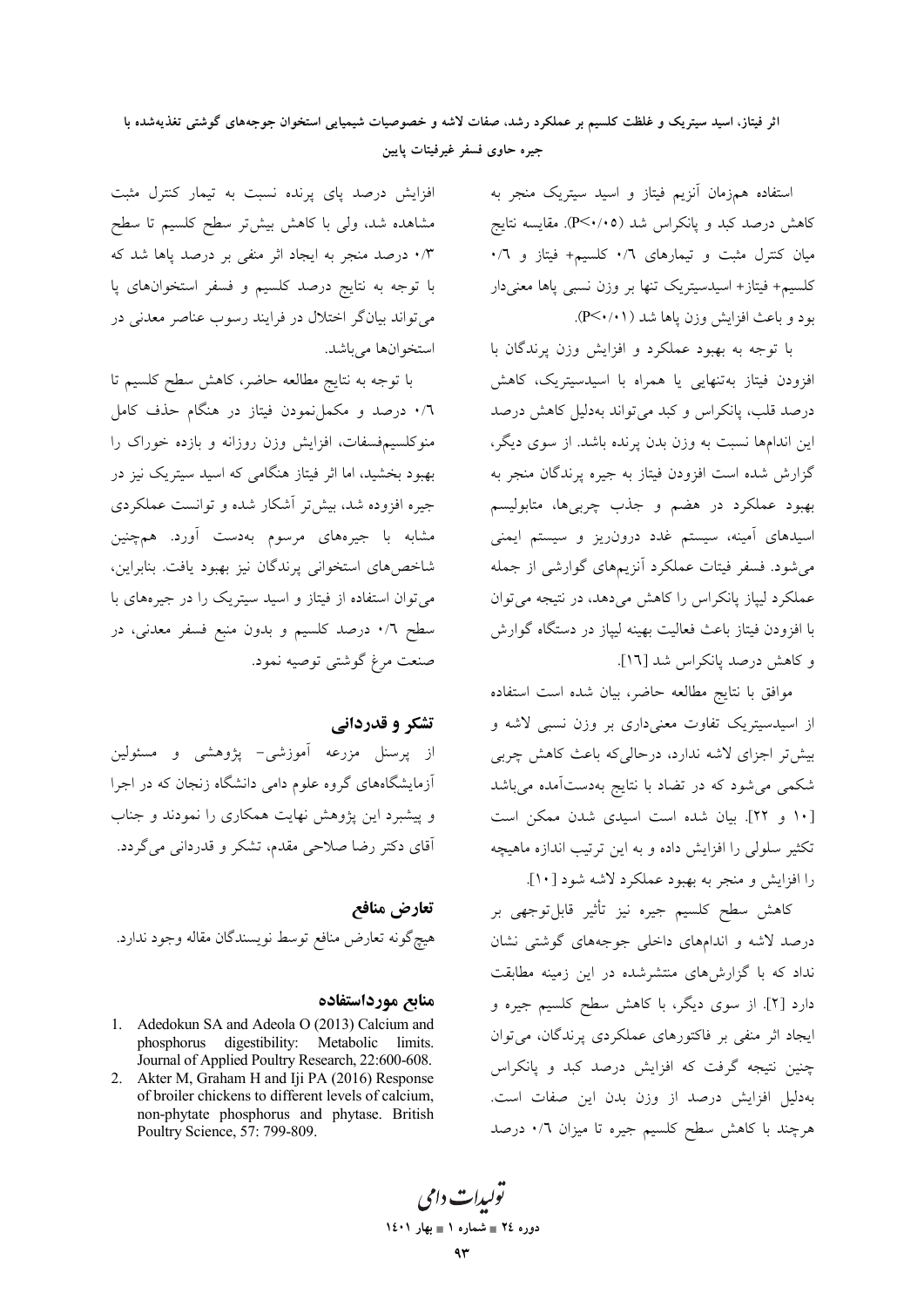- 3. Amerah AM, Plumstead PW, Barnard LP and Kumar A (2014) Effect of calcium level and phytase addition on ileal phytate degradation and amino acid digestibility of broilers fed corn-based diets. Poultry Science, 93: 906-915.
- 4. AOAC (2005) Association of Official Agriculture Chemist. Official methods analysis. Washington. D. C.
- 5. Aviagen (2018) Ross 308 Broiler Nutrition Specification. Aviagen Group. Huntsville Alabama, USA.
- 6. Bedford M and Rousseau X (2017) Recent findings regarding calcium and phytase in poultry nutrition. Animal Production Science, 57(11): 2311-2316.
- 7. Centeno C, Arija I, Viveros A and Brenes A (2007) Effects of citric acid and microbial phytase on amino acid digestibility in broiler chickens. British Poultry Science, 48: 469-479.
- 8. Demirel G, Pekel A.Y, Alp M and Kocabağlı N (2012) Effects of dietary supplementation of citric acid, copper, and microbial phytase on growth performance and mineral retention in broiler chickens fed a low available phosphorus diet. Journal of Applied Poultry Research, 21: 335-347.
- 9. Dersjant-Li Y, Evans C and Kumar A (2018) Effect of phytase dose and reduction in dietary calcium on performance, nutrient digestibility, bone ash and mineralization in broilers fed corn-soybean meal-based diets with reduced nutrient density. Animal Feed Science and Technology, 242: 95-110.
- 10. Fik M, Hrnčár C, Hejniš D, Hanusová E, Arpášov H and Bujko J, 2021. The Effect of Citric Acid on Performance and Carcass Characteristics of Broiler Chickens. Scientific Papers Animal Science and Biotechnologies, 54: 190-195.
- 11. Khosravinia, H., Nourmohammadi, R. and Afzali, N. 2015. Productive performance, gut morphometry, and nutrient digestibility of broiler chicken in response to low and high dietary levels of citric acid. J. Appl. Poult. Res. 00: 1-11.
- 12. Li T, Xing G, Shao Y, Zhang L, Li S, Lu L, Liu Z, Liao X and Luo X (2020) Dietary calcium or phosphorus deficiency impairs the bone development by regulating related calcium or phosphorus metabolic utilization parameters of broilers. Poultry Science, 99(6): 3207-3214.
- 13. Maenz DD, Engele-Schaan CM, Newkirk RW and Classen HL 1999. The effect of minerals

and mineral chelators on the formation of phytase-resistant and phytase susceptible forms of phytic acid in solution and in a slurry of canola meal. Animal Feed Science and Technology, 81: 177-192.

- 14. Mutucumarana RK, Ravindran V, Ravindran G and Cowieson AJ (2014) Measurement of true ileal digestibility and total tract retention of phosphorus in corn and canola meal for broiler chickens. Poultry Science, 93: 412-419.
- 15. Paiva DM, Walk CL and McElroy A.P (2013) Influence of dietary calcium level, calcium source, and phytase on bird performance and mineral digestibility during a natural necrotic enteritis episode. Poultry Science, 92(12): 3125-3133.
- 16. Pieniazek J, Smith KA, Williams MP, Manangi M, Vazquez-Anon KM, Solbak A, Miller M and Lee JT (2016) Evaluation of increasing levels of a microbial phytase in phosphorus deficient broiler diets via live broiler performance, tibia bone ash, apparent metabolizable energy, and amino acid digestibility. Poultry Science, 0: 1-13.
- 17. Proszkowiec-Weglarz M and Angel R (2013) Calcium and phosphorus metabolism in broilers: Effect of homeostatic mechanism on calcium and phosphorus digestibility. Journal of Applied Poultry Research, 22: 609-627.
- 18. SAS (2003) SAS User's Guide: Statistics. SAS Inst. Inc., Cary, NC, US.
- 19. Shao Y, Xing G, Zhang L, Lyu L, Li S, Liao X and Luo X (2019) Effects of dietary calcium and phosphorus deficiency on growth performance, rickets incidence characters and tibia histological structure of broilers during 1 to 21 days of age. Chinese Journal of Animal Nutrition, 31(5): 2107-2118.
- 20. Sommerfeld V, Schollenberger M, Kühn I and Rodehutscord M (2019) Interactive effects of phosphorus, calcium, and phytase supplements on products of phytate degradation in the digestive tract of broiler chickens. Poultry Science, 97: 1177-1188.
- 21. Taheri HR and Abasi MM (2020) Effect of high-dose phytase and low calcium concentration on performance of broiler chicken given diet severely limited in nonphytate phosphorus. Journal of Applied Poultry Research, 29: 817-829.
- 22. Taheri HR and Mirisakhani L (2020) Effect of citric acid, vitamin D3, and high-dose phytase on performance of broiler chicken fed diet severely limited in non-phytate phosphorus. Livestock Science, 241: 104223.